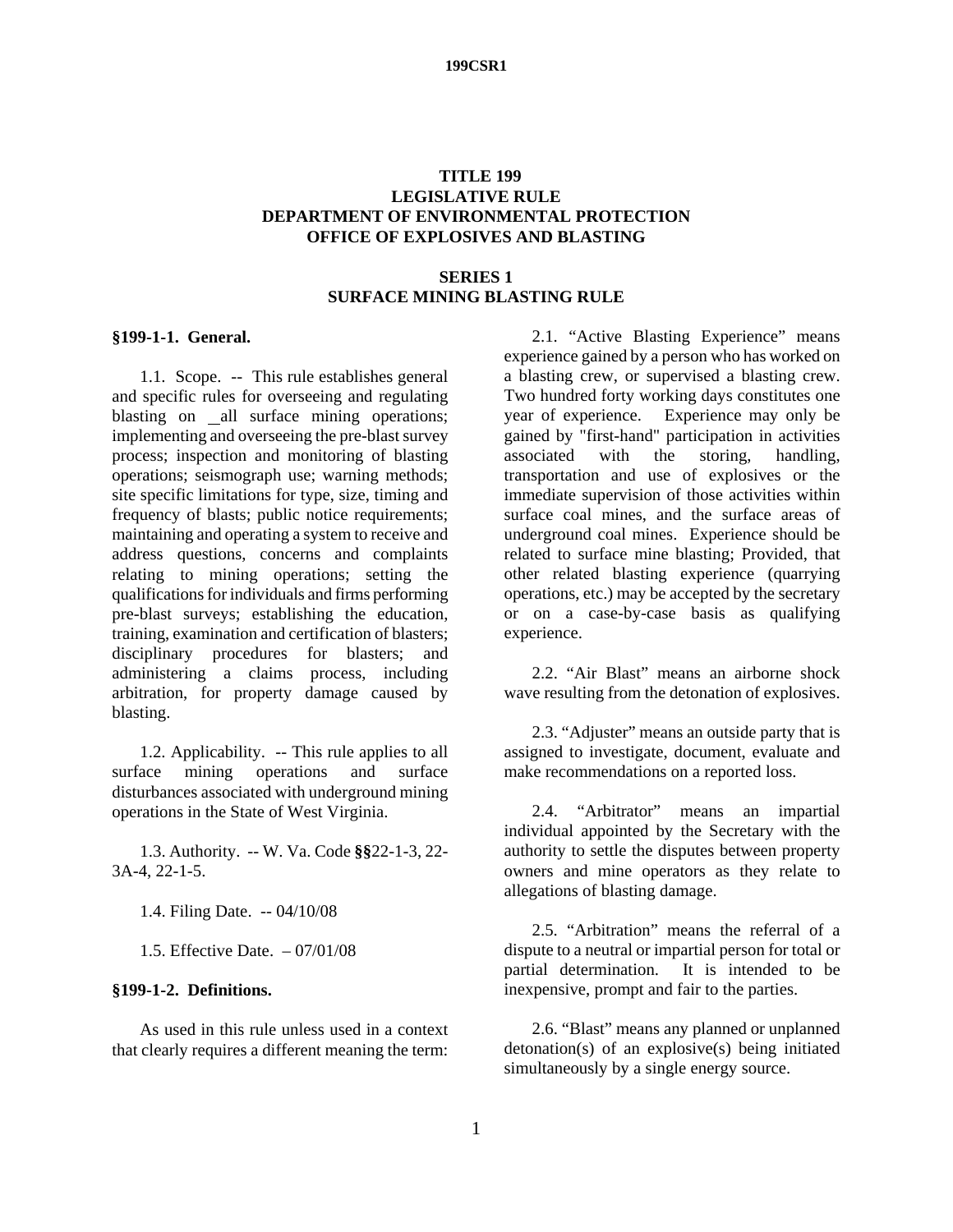2.7. "Blast Area" means the area surrounding a blast site where flyrock could occur and which should be guarded against entry during the shot.

2.8. "Blast Site" means the area where explosive material is handled during loading into boreholes. This -includesing the perimeter area formed by the loaded blast holes as measured , and 50 feet in all directions from the collar of the outermost loaded borehole;or that area protected from access by a physical barrier to prevent entry access to the loaded blast holes.

2.9. "Blaster" means a qualified person in charge of and responsible for the design, loading and firing of a blast. This must be an individual who is certified by the Office of Explosives and Blasting.

2.10. "Blasting Complaint" means a communication to the Office of Explosives and Blasting from a member of the general public expressing concern, aggravation, fear or indications of blasting damage. A blasting complaint may or may not initially indicate damage.

2.11. "Blasting Claim" means an allegation by the property owner of blasting related damage to property.

2.12. "Blasting Log" means a written record containing all pertinent information about a specific blast as may be required by law or rule.

2.13. "Blasting Vibration" means the temporary ground movement produced by a blast that can vary in both intensity and duration.

2.14. "Caused By Blasting" means that there is direct, consistent and conclusive evidence or information that the alleged damage was definitely caused by blasting from the mine site in question.

2.15. "Certified Blaster" means a person who has taken and passed the examination described in this rule, and has been issued a certification card by the Secretary.

2.16. "Certified Examiner/Inspector" means a person employed by the Secretary who administers training or examinations to applicants for certification as certified blasters, or who inspects surface mining operations and who has taken and passed the examination described in this rule.

2.17. "Claimant" means the property owner who makes a blasting damage claim.

2.18. "Claims Administrator" means the individual, firm or organization that manages the blasting damage claims program for the Secretary.

2.19. "Construction Blasting" means blasting to develop haulroads, mine access roads, coal preparation plants, drainage structures, or underground coal mine sites and shall not include production blasting.

2.20. "Contiguous or Nearly Contiguous" means surface mining operations that share a permit boundary or are within 100 feet of each other at the nearest point.

2.21. "Detonation" means a chemical reaction resulting in a rapid release of energy.

2.22. "Department" means the Department of Environmental Protection.

2.23. "Explosives" means any chemical compound, mixture or device, the primary or common purpose of which is to function by explosion; including, but not limited to, water gel, slurries, emulsion, dynamites, permissibles, pellet powder, blasting caps, cast primers and boosters, detonating cord, detonating cord delay connectors, and blasting agents.

2.24. "Fly Rock" means rock and/or earth propelled from the blast site through the air or along the ground by the force of the detonated explosives.

2.25. "Loss Value" means the amount of money indicated in a given loss to include costs of repairs or replacement costs.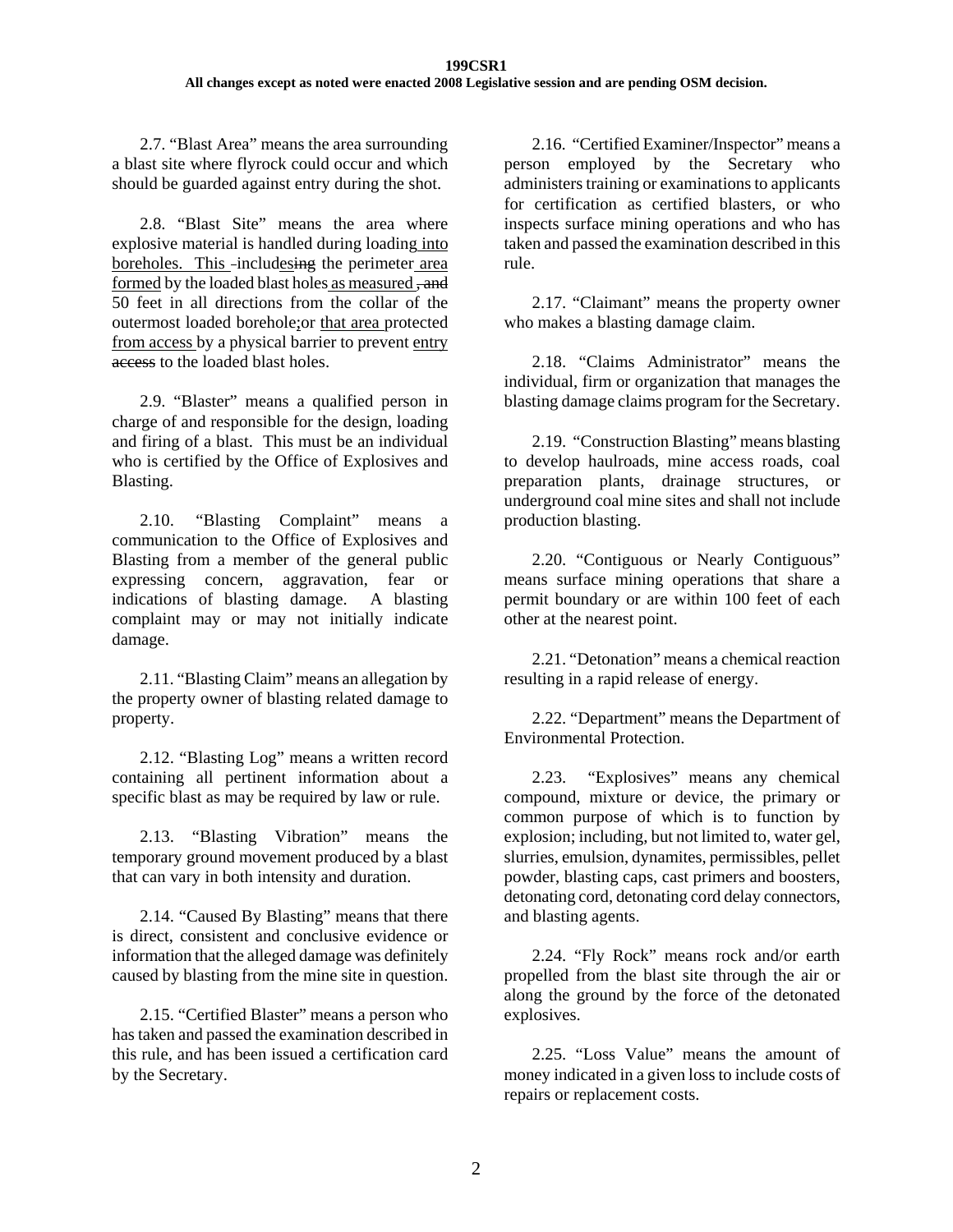2.26. "Not Caused By Blasting" means that there is direct, consistent, and conclusive evidence or information that blasting from the mine site in question was definitely not at fault for the alleged property damage.

2.27. "Other Structure" means any man made structure excluding "protected structures" within or outside the permit areas which includes but is not limited to, gas wells, gas lines, water lines, towers, airports, underground mines, tunnels, bridges, and dams. The term does not include structures owned, operated, or built by the permittee for the purpose of carrying out surface mining operations.

2.28. "Operator" means any person who is granted or who should obtain a permit to engage in any activity covered by W. Va. Code §22.

2.29. "Possibly Caused By Blasting" means the physical damage in question is not entirely consistent with blasting induced property damage, but that blasting cannot be ruled out as a causal factor.

2.30. "Pre-Blast Survey" means the written documentation of the existing condition of a given structure near an area where blasting is to be conducted. The purpose of the survey is to note the pre-blasting condition of the structure and note any observable defects or damage.

2.31. "Probably Caused By Blasting" means that there is physical damage present at the site in question that is entirely consistent with blasting induced property damage, and said damage can be attributed to a specific mine site and/or blast event(s).

2.32. "Probably Not Caused By Blasting" means that there is substantial, but not conclusive information that the alleged damage was caused by something other than blasting.

2.33. "Production Blasting" means blasting that removes the overburden to expose underlying coal seams and shall not include construction blasting.

2.34. "Protected Structure" means any of the following structures that are situated outside the permit area: an occupied dwelling, a temporarily unoccupied dwelling which has been occupied within the past ninety (90) days, a public building, a habitable building for commercial purposes, a school, a church, a community or institutional building, a public park or a water well.

2.34.a. **"**Community or Institutional Building" means any structure, other than a public building or an occupied dwelling, which is used primarily for meetings, gatherings or functions of local civic organizations or other community groups; functions as an educational, cultural, historic, religious, scientific, correctional, mental health or physical health care facility; or is used for public services, including, but not limited to, water supply, power generation or sewage treatment.

2.34.b. "Public Building" means any structure that is owned or leased by a public agency or used primarily for public business or meetings.

2.35. "Secretary" means the Secretary of the Department of Environmental Protection or the Secretary's authorized agent.

2.36. "Structure" means "a protected structure" or "other structure" which is any manmade structures within or outside the permit areas which include, but is not limited to, dwellings, outbuildings, commercial buildings, public buildings, community buildings, institutional buildings, gas lines, water lines, towers, airports, underground mines, tunnels and dams. The term does not include structures built and/or utilized for the purpose of carrying out the surface mining operation.

2.37. "Supervised a Blasting Crew" means that a person that is assumed responsibleility for the conduct of a blasting crew(s) and/or that the crew(s) reported directly to is directed by that person.

2.38. "Surface Mine Operations" means all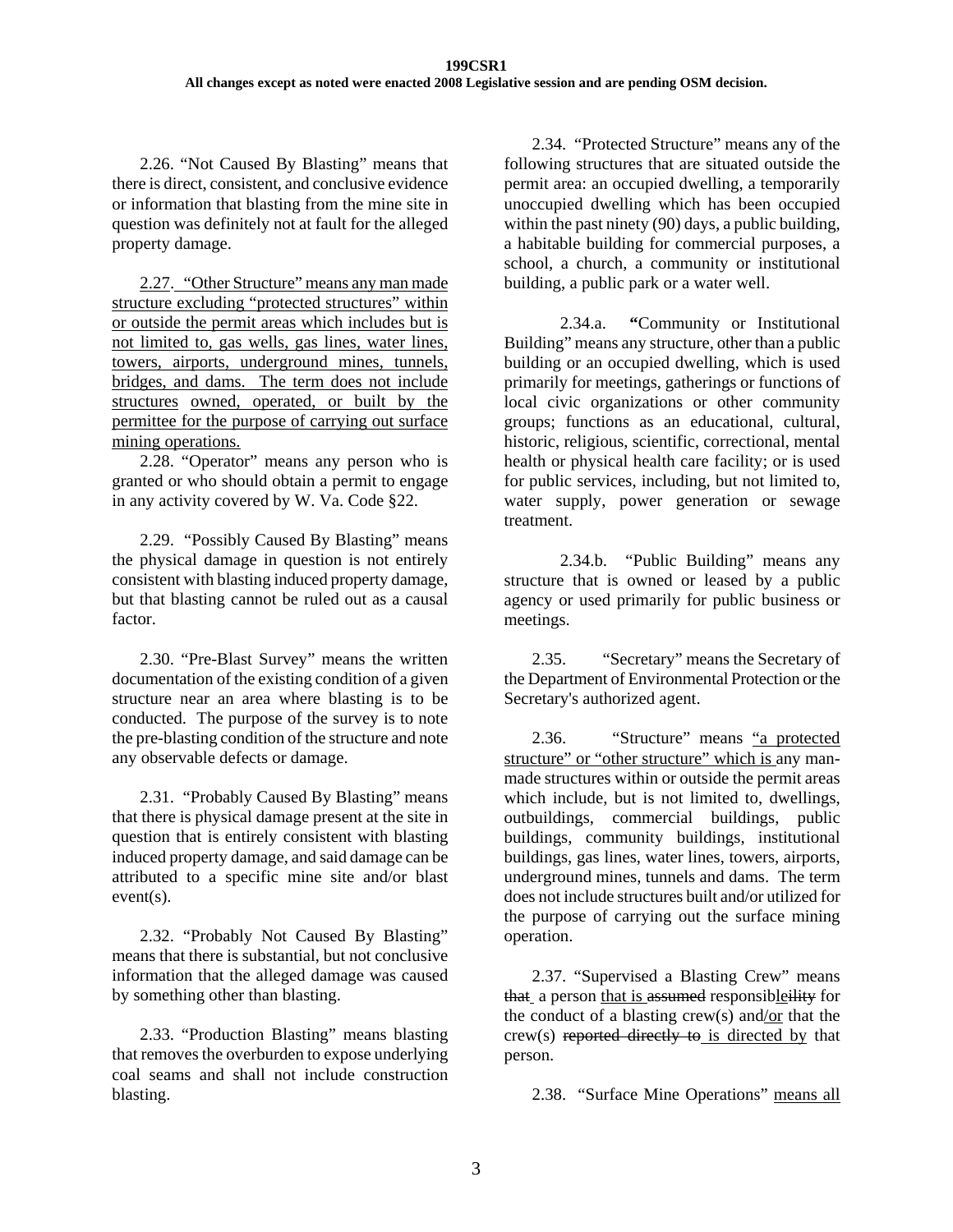areas of surface mines, and surface area of underground mines (including shafts and slopes), areas ancillary to these operations, and the reclamation of these areas; means all areas except underground workings surface mined or being surface mined, including adjacent areas ancillary to the operations, i.e., preparation and processing plants, storage areas, shops, haulageways, roads, and trails, which are covered by the provisions of W. Va. Code §22-3-1 et seq., and rules promulgated under that article.

2.39. "Worked on a Blasting Crew" means that a person has first-hand experience in storing, handling, transporting, and using explosives, and has participated in the loading, connecting, and initiation processes<del>preparation</del> of blasting holes and has participated, and has experience in blasting proecedures<del>detonating blasts</del>, and preparation of blast holes.

### **§199-1-3. Blasting.**

3.1. General Requirements. Each operator shall comply with all applicable state and federal laws in the use of explosives. A blaster certified by the OfficeSecretary shall be responsible for all blasting operations including the transportation, storage and use of explosives within the permit area in accordance with the blasting plan.

3.2. Blasting Plans.

3.2.a. As required by statute, all surface mining operations that propose blasting shall include a blasting plan. The blasting plan shall explain how the applicant will comply with the blasting requirements of W. Va. Code §22-3-1 et seq., and this rule. This plan shall include, at a minimum, information setting forth the limitations the operator will meet with regard to ground vibration and airblast, the basis for those limitations, and the methods to be applied in preventing the adverse effects of blasting operations. The blasting plan shall delineate the type of explosives and detonation equipment, the size, the timing and frequency of blasts, and the effect of geologic and topographic conditions on specific blasts. Blasting plans shall be designed to

do the following:

3.2.a.1. Prevent injury to persons;

3.2.a.2. Prevent damage to public and private property outside the permit area;

3.2.a.3. Prevent adverse impacts on any underground mine;

3.2.a.4. Prevent change in the course, channel or availability of ground or surface water outside the permit area; and

3.2.a.5. MinimizeReduce dust outside the permit area.

3.2.b. The blasting plans referred to in subdivision 3.2.a. of this rule will be reviewed for administrative and technical completeness by the Secretary. The person conducting the review shall be experienced in common blasting practices utilized on surface mining operations and shall be a certified inspector. The reviewer will take into consideration past operational history of the applicant, the geological formation the blasting operations will take place in, and the proximity of individual dwellings, structures, or communities to the blasting operations.

 3.2.c. The blasting plan shall also contain an inspection and monitoring procedure to insure that all blasting operations are conducted to minimize eliminate, (to the maximum extent technically feasible), adverse impacts to the surrounding environment and surrounding occupied dwellings. For all surface coal extraction operations that will include production blasting, the monitoring procedure shall include provisions for monitoring ground vibrations and air blast. All seismographs used to monitor airblast or ground vibrations or both shall comply with the ISEE Performance Specifications for Blasting Seismographs.

3.2.d. For operations where a blasting related notice of violation (NOV) or cessation order (CO) has been issued; the Secretary shall review the blasting plan as soon as possible, but within thirty (30) days of final disposition of the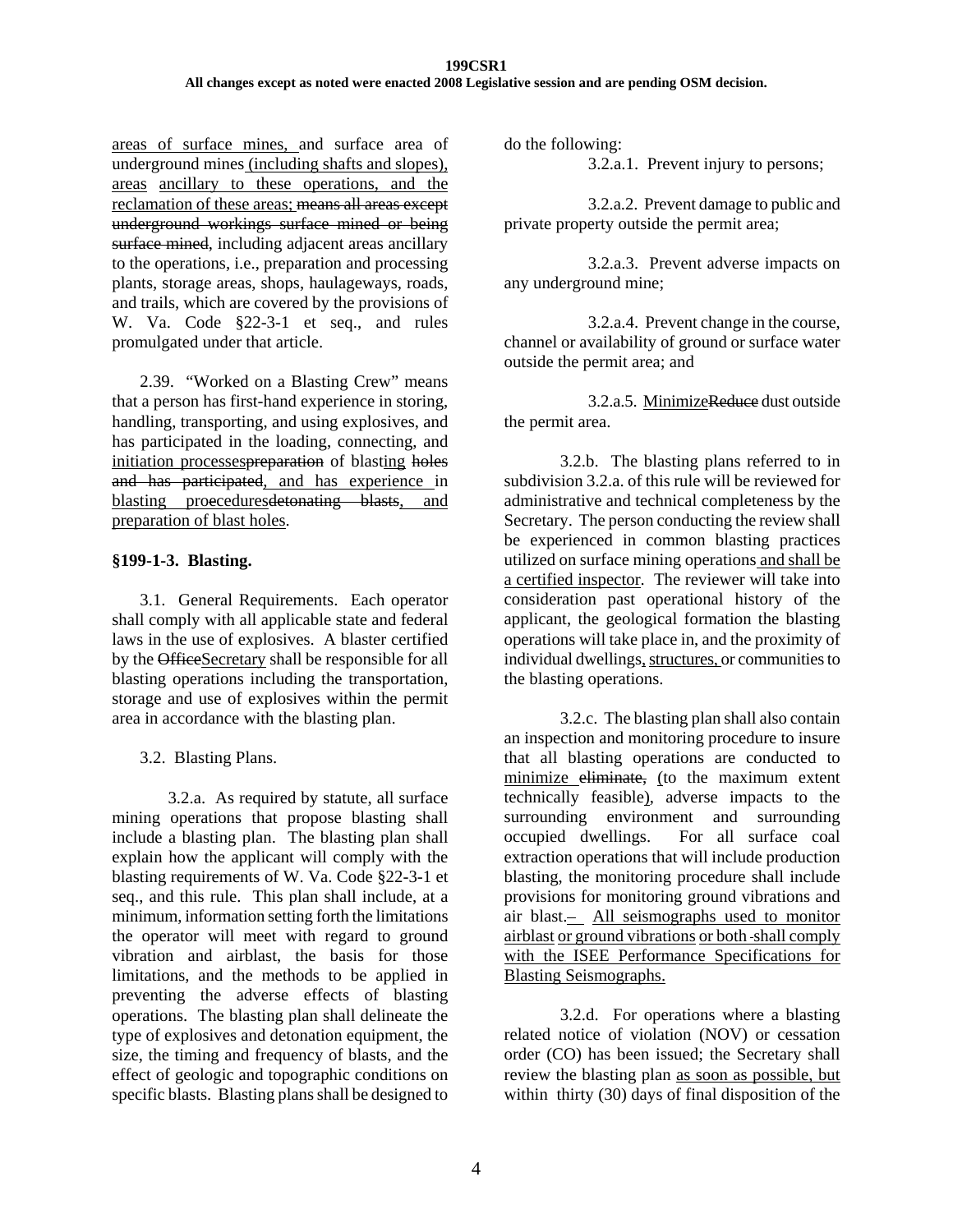NOV or CO. This review will focus on the specific circumstances that led to the enforcement action. If necessary, the Secretary may require that the blasting plan be modified to insure all precautions are being taken to safely conduct blasting operations.

3.2.e. Where a notice of violation (NOV) or cessation order (CO) has been issued; the Office shall review the blasting plan within thirty (30) days of final disposition of the NOV or CO. This review will focus on the specific circumstances that led to the enforcement action. If necessary, the Secretary may require that the blasting plan be modified to insure all precautions are being taken to safely conduct blasting operations.

3.3. Public Notice of Blasting Operations.

3.3.a. At least ten (10) days but not more than thirty (30) days prior to commencing any blasting operations which detonate five (5) pounds or more of explosives at any given time, the operator shall publish a blasting schedule in a newspaper of general circulation in all the counties of the proposed permit area. Copies of the schedule described in subdivision 3.6.a. of this rule shall be distributed by Certified Mail to local governments, public utilities, and each resident, within one half mile of the blasting sites, and seven tenths (0.7) of a mile of the blasting sites for all surface coal extraction permits larger than those defined in accordance with W. Va. Code**§**22-3-13a(a)(1). Unless blasting will occur on drainage structures and roads, these structures will be exempt for the purpose of measuring the notification area. A list of residents, utilities and owners of man-made structures within the notification area shall be made a part of the blasting plan, and shall be updated on an annual basis. The operator shall republish and redistribute the schedule at least every twelve (12) months in the same manner above. and The operator shall revise, republish and redistribute the schedule at least ten (10) days, but not more than thirty (30) days prior to blasting whenever the area covered by the schedule changes or actual time periods for blasting significantly differ from that set forth in

the prior schedule. Proof of notification must be retained by the permittee. The blasting schedule described in subdivision 3.6.a. of this rule shall contain at a minimum the following:

3.3.a.1. Name, address and phone number of the operator;

3.3.a.2. Identification of the specific areas in which blasting will take place;

3.3.a.3. Dates and times when explosives will be detonated;

3.3.a.4. Methods to be used to control access to the blasting area; and

3.3.a.5. Types and patterns of audible warning and all clear signals to be used before and after blasting.

3.3.b.Blasting Signs. The following signs and markers shall be erected and maintained while blasting is being conducted:

 3.3.b.1 Conspicuously place signs reading *`*Blasting Area'' along the edge of any blasting area that comes within 100 feet of any public road right-of-way, and at the point where any other road provides access to the blasting area; andWarning signs shall be conspicuously displayed at all approaches to the blasting site, along haulageways and access roads to the mining operation and at all entrances to the permit area. The sign shall at a minimum be two feet by three feet (2' x 3') reading "WARNING! Explosives in Use" and explaining the blasting warning and the all clear signals

 3.3.b.2 At all entrances to the permit area from public roads or highways, place conspicuous signs which state ``Warning! Explosives in Use,'' which clearly list and describe the meaning of the audible blast warning and allclear signals that are in use, and which explain the marking of blasting areas and charged holes awaiting firing within the permit area.. The signs shall at a minimum be two feet by three feet  $(2' x)$ 3') Where blasting operations will be conducted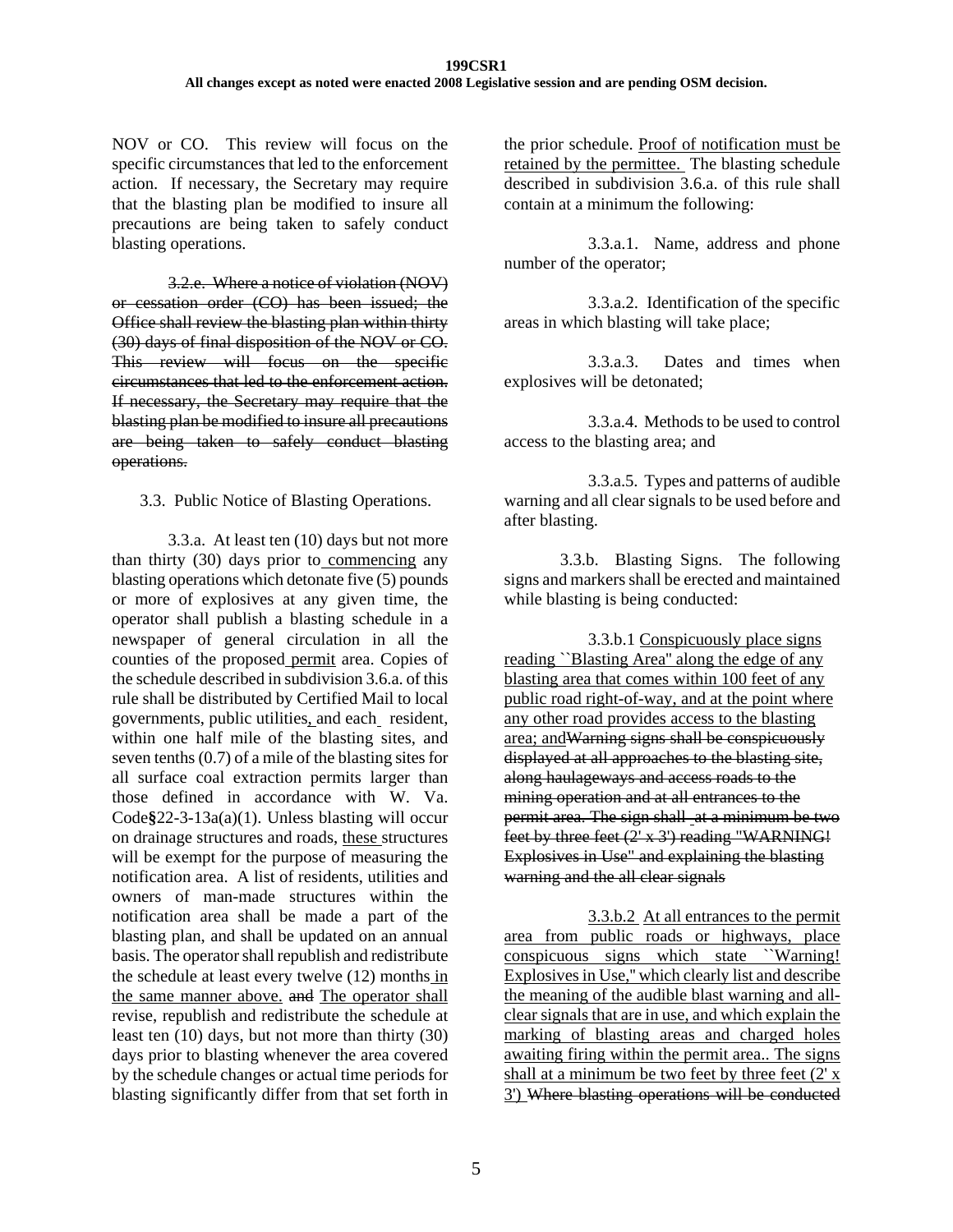#### **199CSR1 All changes except as noted were enacted 2008 Legislative session and are pending OSM decision.**

within one hundred (100) feet of the outside rightof-way of a public road, signs reading "Blasting Area", shall be conspicuously placed along the perimeter of the blasting area

#### 3.4. Surface Blasting on Underground Mines

 3.4.a. Surface blasting activities incident to underground coal mining are not subject to the requirements of subdivision 3.3.a. of this rule so long as all local governments and residents and workplaces or owners of dwellings or structures located within one-half (1/2) mile of the blast site are notified in writing by the operator of proposed times and locations of the blasting operation. Such notice of times that blasting is to be conducted may be announced weekly, but in no case less than twenty-four (24) hours before the blasting will occur.

 3.4.b. Blasting activities for the development of slopes and shafts will be subject to this rule and regulated as surface blasting. The operator will submit a blast plan for the initial developmental blast of shafts and slopes, which will consider all aspects of surface coal mine blasting contained in 199CSR1. The Secretary will then only regulate and monitor for surface effects from ground vibration and airblast for the remainder of the shaft or slope until it intersects the coal seam to be mined.

3.5.Blast Record.

3.5.a. A blasting log book on forms formatted in a manner prescribed by the Secretary shall be kept current daily and made available for inspection at the site by the Secretary and upon written request by the public.

3.5.b. The blasting log shall be retained by the operator for three (3) years.

> 3.5.c. The blasting log shall, contain, at a minimum, but not limited to, contain the following information:

3.5.c.1. Name of permittee, operator, company conducting blasting, and

other person conducting the blast; 3.5.c.2. Article 3 permit number, location, shot number, date and time of blast;

3.5.c.3. Name, signature and certification number of blaster-in-charge;

 3.5.c.4. Identification of nearest protected structure and nearest other structure not owned or leased by the operator, indicate theand direction and distance, in feet, to **both** such structures;

3.5.c.5. Weather conditions, including estimated wind direction and speed;

3.5.c.6. Type of material blasted, including rock type and description of conditions;

3.5.c.7. Number of holes, burden, and spacing;

3.5.c.8. Diameter and depth of holes;

3.5.c.9. Describe different Ttypes and quantities of explosives used;

3.5.c.10. Weight of explosives used per hole;

3.5.c.11. Total weight of explosives used;

3.5.c.12. Maximum weight of explosives detonated within any eight (8) millisecond period;

3.5.c.13. Method of firing and type of circuit;

3.5.c.14. Type and length of stemming and decking;

3.5.c.15. Describe use of Ifblasting mats or other protective ons measures were used;

3.5.c.16. Type of delay detonator used, and delay periods used, and quantities;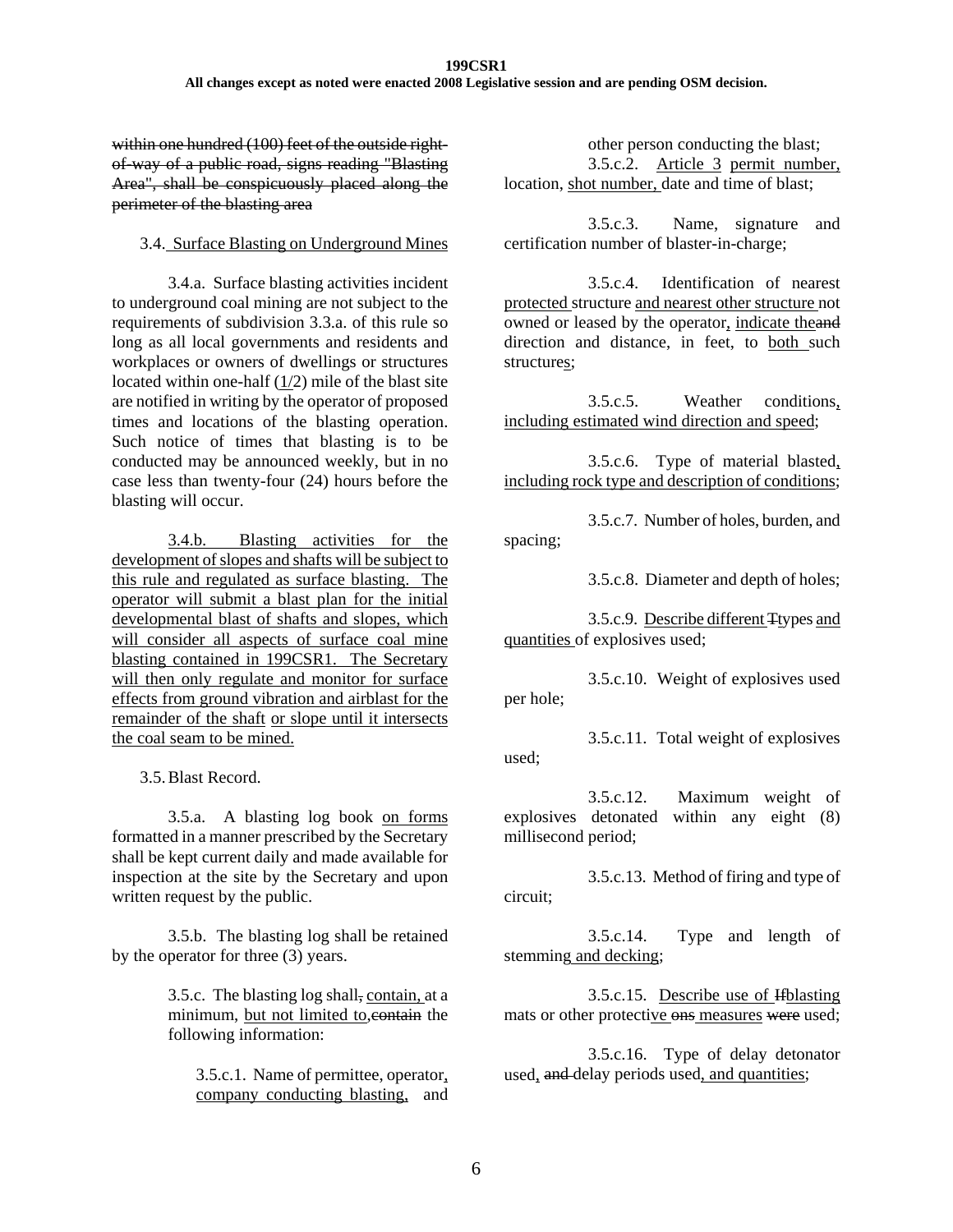3.5.c.17. Seismograph records and air blast records, when required, shall include but not be limited to:

3.5.c.17.A. Seismograph and air blast reading, including exact location, trigger levels, date, and time of reading, frequency in Hz, and its distance from the blast, full waveform readings shall be attached to the blast log;

 3.5.c.17.B. Name of person who installed the seismograph, also name of person and firm taking the readings;

 3.5.c.17.C. Name of person and firm analyzing the record, where analysis is necessary; and

3.5.c.17.D. Type of instrument, sensitivity, and calibration signal, and or certification of annual calibration.

3.5.c.18. Shot location shall be identified with use of blasting grids as found on the blast map, GPS, or other methods as defined by the approved blast plan;

3.5.c.19. Detailed sSketch of delay pattern to include detonation timing for each hole or deck in the entire blast pattern and all decks, borehole loading configuration, north arrow, distance and directions to structures; and

3.5.c.20. Reasons and conditions for unscheduled blasts, misfires, any unusual event, or violation of the blast plan shall be noted.

3.6. Blasting Procedures.

3.6.a. All blasting shall be conducted during daytime hours, between sunrise and sunset; provided, that the Secretary may specify more restrictive time periods based on public requests or other consideration, including the proximity to residential areas. No blasting shall be conducted on Sunday. Provided, however, the Secretary may grant approval of a request for Sunday blasting if the operator demonstrates to the satisfaction of the Secretary that the blasting is necessary and there has been an opportunity for a public hearing. Blasting shall not be conducted at times different from those announced in the blasting schedule except in emergency situations where rain, lightning, or other atmospheric conditions, or operator or public safety requires unscheduled detonations. Blasting shall be conducted in such a way so as to prevent injury to persons, damage to public or private property outside the permit area, adverse impacts on any underground mine, and change in the course, channel, or availability of surface or groundwater outside the permit area.

3.6.b. Safety Precautions:

3.6.b.1. Three (3) minutes prior to blasting, a warning signal audible to a range of one-half (1/2) mile from the blast site will be given. This pre-blast warning shall consist of three (3) short warning signals of five (5) seconds duration with five (5) seconds between each signal. One (1) long warning signal of twenty (20) seconds duration shall be the "all clear" signal. Each person in the permit area, and each person who resides or regularly works within onehalf (1/2) mile of the permit area shall be notified of the meaning of these signals;

3.6.b.2. All approaches to the blast area shall be guarded against unauthorized entry prior to and immediately after blasting; and shall remain guarded until the blaster signals the "all clear".

3.6.b.3. All charged holes shall be guarded and posted against unauthorized entry; and

 3.6.b.4. The certified blaster shall be accompanied by at least one other person at the time of firing of the blast.

3.6.c. Airblast Limits.

3.6.c.1. Airblast shall not exceed the maximum limits listed below at the location of any dwelling, public buildings, school, church, or community or institutional building outside the permit area.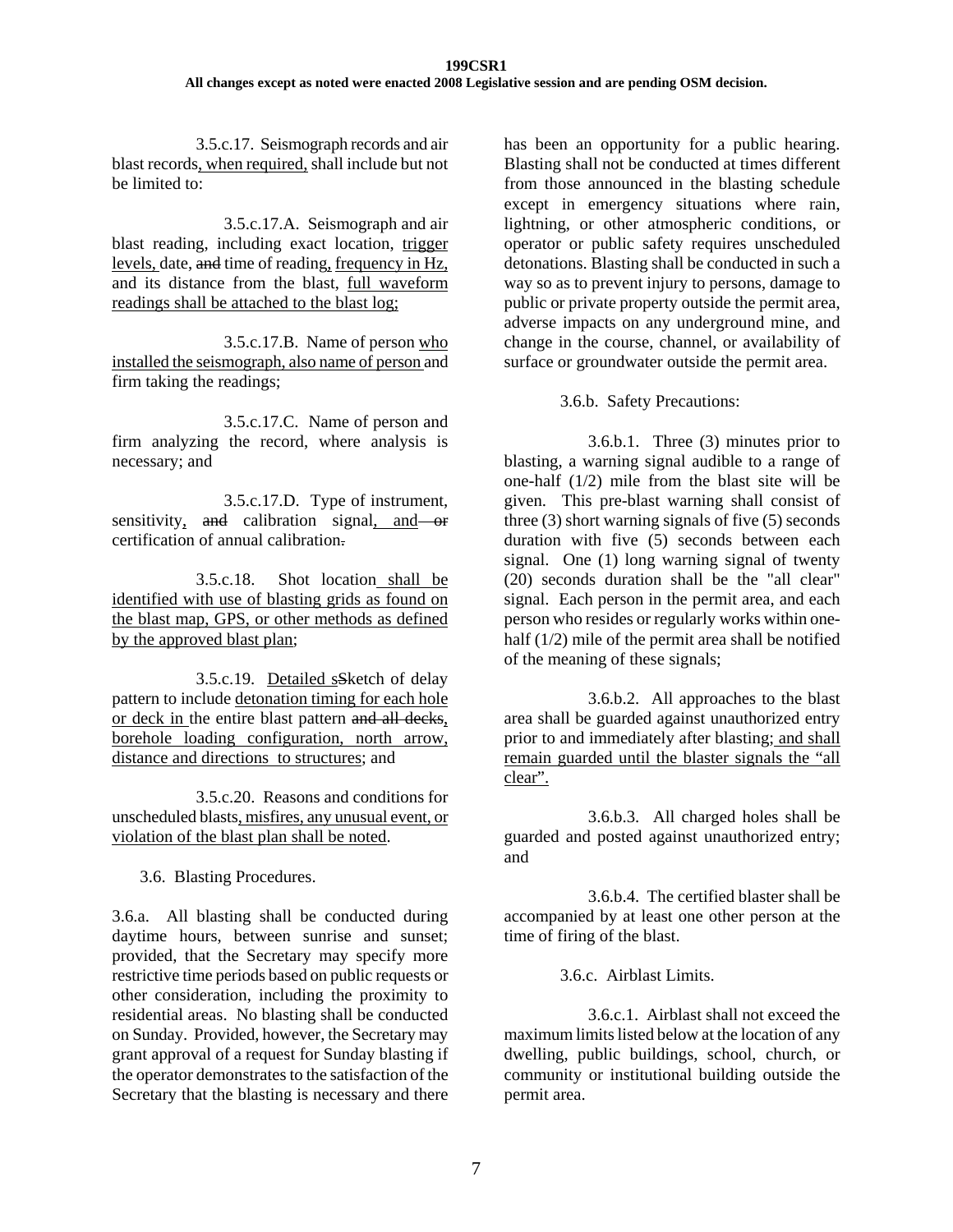#### **199CSR1**

**All changes except as noted were enacted 2008 Legislative session and are pending OSM decision.** 

| Lower frequency limit of<br>measuring system maximum<br>level, in Hz (no more than – 3dB)<br>$+$ <sup>++</sup> $-$ 3 dB)1 $-$ dB | <b>Maximum Level</b><br>in dB |
|----------------------------------------------------------------------------------------------------------------------------------|-------------------------------|
| 0.1 Hz or lower --flat response $\frac{1}{2}$ --134 peak.                                                                        |                               |
| 2 Hz or lower -- flat response $\frac{2}{3}$ = 133 peak.                                                                         |                               |
| 6 Hz or lower -- flat response                                                                                                   | $129$ peak.                   |
| C-weighted--slow response $^{12}$                                                                                                | 105 peak dBC.                 |

3.6.c.2. If necessary to prevent damage, the Secretary may specify lower maximum allowable airblast levels for use in the vicinity of a specific blasting operation.

3.6.c.3. Monitoring. The operator shall conduct periodic monitoring to ensure compliance with the airblast standards. The Secretary may require airblast measurement of any or all blasts and may specify the locations at which such measurements are taken. The air blast measuring systems used shall have an upper-end flat-frequency response of at least 200 Hz. All seismic monitoring shall follow the ISEE Field Practice Guidelines for Blasting Seismographs, unless otherwise approved in the blasting plan.

3.6.d. Flyrock, including blasted material, shall not be cast from the blasting site more than half way to the nearest dwelling or other occupied structure, beyond the area of control specified in subdivision 3.6.e. of this rule, or in no case beyond the bounds of the permit area.

3.6.e. Access to the blast area shall be controlled against the entrance of livestock or unauthorized personnel during blasting and for a period thereafter until an authorized person has

 $\overline{a}$ 

reasonably determined:

3.6.e.1. That no unusual circumstances exist such as imminent slides or undetonated charges, etc.; and

3.6.e.2. That access to and travel in or through the area can be safely resumed.

3.6.f. Blast Design.

3.6.f.1. An anticipated blast design shall be submitted if blasting operations will be conducted within:

 3.6.f.1.A. 1,000 feet of any building used as a dwelling, public building, school, church, or community or institutional building outside the permit area; or

3.6.f.1.B. 500 feet of an active or abandoned underground mine.

3.6.f.2. The blast design may be presented as part of a permit application or at a time, before the blast as approved by the Secretary.

3.6.f.3. The blast design shall contain sketches of the drill patterns, delay periods, and decking and shall indicate the type and amount of explosives to be used, critical dimensions, and the location and general description of structures, including protected structures, to be protected, as well as a discussion of design factors to be used, which protect the public and meet the applicable airblast, flyrock, and ground-vibration standards.

 3.6.f.4. The blast design shall be prepared and signed by a certified blaster.

3.6.f.5. The Secretary may require changes to the design submitted.

3.6.g. No blasting within five hundred (500) feet of an underground mine not totally abandoned shall be permitted except with the concurrence of the Secretary, the operator of the underground mine, West Virginia Office of

<sup>1</sup> Airblast is a flat response from 4 to 125 Hz range, at 2hz airblast the microphone can have an error of no more than –3dB.

<sup>2</sup> Only when approved by the Secretary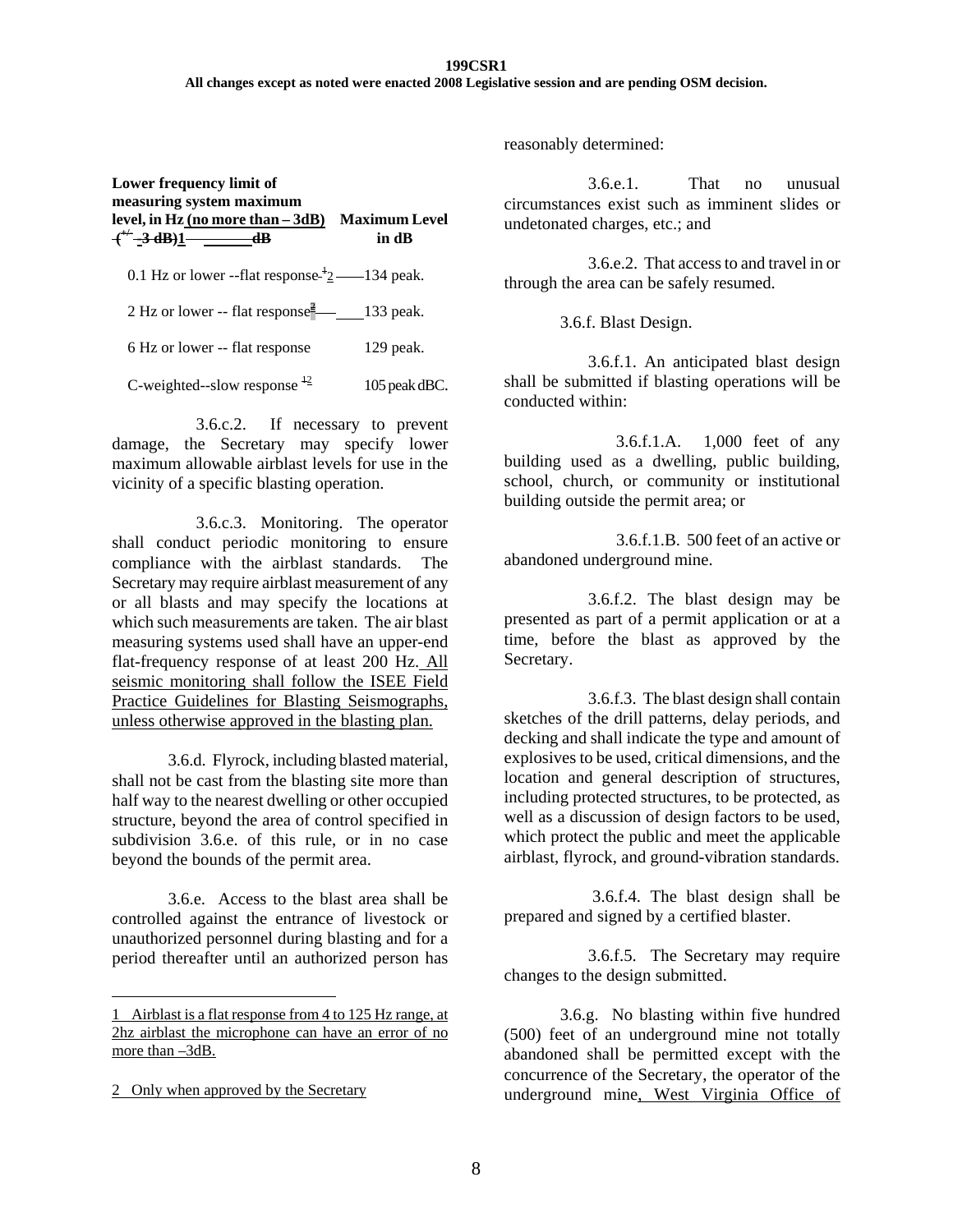#### **199CSR1 All changes except as noted were enacted 2008 Legislative session and are pending OSM decision.**

Miners Health Safety and Training, and the Mine Safety and Health Administration.

3.6.h. The operator shall not exceed the allowable maximum weight of explosives (lbs.) to be detonated in any eight millisecond period calculated using the following scaled distance formulas, without seismic monitoring:

| <b>Formula</b> | Distance in Feet from<br>the Blasting Site to the<br><b>Nearest Protected</b><br>Structure |
|----------------|--------------------------------------------------------------------------------------------|
| $W = (D/50)^2$ | $0 - 300$ feet                                                                             |
| $W = (D/55)^2$ | 301 - 5,000 feet                                                                           |
| $W = (D/65)^2$ | 5,001 feet or greater                                                                      |

 $W = Weight of explosives in pounds$  $D = Distance to the nearest structure$ 

3.6.i. The scaled distance formulas need not be used for any particular blast if a seismograph measurement at the nearest protected structure is recorded and maintained for the blast. The peak particle velocity in inches per second in any one of the three mutually perpendicular directions shall not exceed the following values at any protected structure:

| Seismograph Measurement  | Distance to the            |
|--------------------------|----------------------------|
| (peak particle velocity) | <b>Nearest</b>             |
|                          | <b>Protected Structure</b> |
| $1.25$ ips               | $0 - 300$ feet             |
| $1.00$ ips               | 301 - 5,000 feet           |
| $0.75$ ips               | 5,001 feet or greater      |

Seismographs used to demonstrate compliance with this subsection must be shake-table calibrated annually. A copy of the annual calibration certificate shall be kept filed with the blasting logs and seismograph records and made available for review as required by subdivision 3.5.a of this rule. All seismic monitoring shall follow the ISEE Field Practice Guidelines for Blasting Seismographs, unless otherwise approved in the blasting plan.

3.6.j. The Secretary may require a seismograph recording of any or all blasts based on the physical conditions of the site in order to prevent injury to persons or damage to property.

3.6.k. The maximum allowable ground vibration as provided in subdivisions 3.6.h. and 3.6.i. of this subsection shall be reduced by the Secretary, if determined necessary to provide damage protection.

3.6.l. The maximum airblast and groundvibration standards of subdivisions 3.6.c. and , 3.6.h., and 3.6.i. of this subsection shall not apply at the following locations:

3.6.l.1. Structures owned by the permittee and not leased to another person; and

3.6.l.2. Structures owned by the permittee and leased to another person, if a written waiver by the lessee is submitted to the Secretary before blasting.

3.7. Blasting Control for "Other Structures".

3.7.a. All "other structures" in the vicinity of the blasting area which are not defined as protected structures shall be protected from damage by the limits specified in paragraph 3.6.c.1 subdivisions 3.6.h. and 3.6.i. of this rule, unless waived in total or in part by the owner of the structure. The waiver of the protective may be accomplished by the establishment of a maximum allowable limit on ground vibration or air blast limits or both for the structure in the written waiver agreement between the operator and the structure owner. The waiver may be presented at the time of application, specified by the operator in the blasting plan or provided at a later date and made available for review and approval by the Secretary. All waivers must be acquired before any blasts may be conducted designed on that waiver.and approved by the Secretary. If alternative maximum allowable limits on vibration are not included in the approved blast plan, the operator shall comply with the limits specified in paragraph 3.6.c.1., and subdivisions 3.6.h. and 3.6.i. of this rule.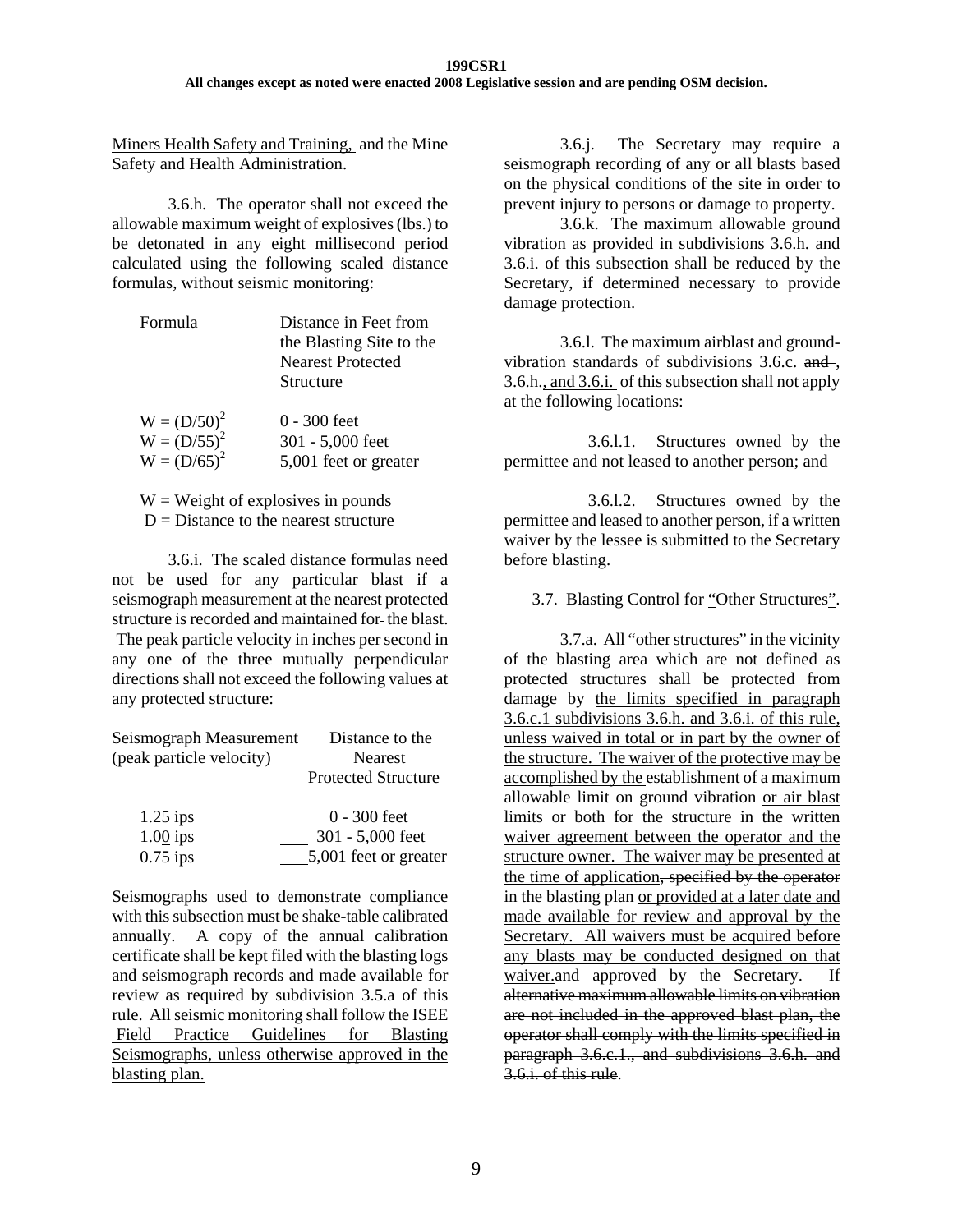3.7.b. The plan submitted under this subsection shall not reduce the level of protection for other structures otherwise provided for in this rule.

3.8.Pre-blast Surveys. –

3.8.a. At least thirty days prior to commencing blasting, an operator's designee shall notify in writing all owners and occupants of manmade dwellings or structures that the operator or operator's designee will perform preblast surveys. The operator shall conduct the pre-blast survey in a manner which will determine the condition of the dwelling or structure, to document any preblasting damage and to document other physical factors that could reasonably be affected by the blasting. Assessments of the pre-blasting condition of structures such as pipes, cables, transmission lines, wells and water systems shall be based on the exterior or ground surface conditions and other available data. Special aAttention shall be given to documenting and establishing the pre-blasting condition of wells and other water systems. The pre-blast survey shall include a description of the water source and water delivery system. When the water supply is a well, the pre-blast survey shall include written documentation about the type of well, and where available, the well log and information about the depth, age, depth and type of casing, the static water level, flow and recharge data, the pump capacity, the name of the drilling contractor, and the source or sources of the information.

3.8.b. Surveys, waivers or affidavits for each dwelling or structure within the pre-blast survey area shall be completed and submitted to the Secretary at least fifteen (15) days before any blasting may occur: provided, that once all preblast surveys have been accepted by the Secretary, blasting may commence sooner than 15 days from submittal. Surveys requested more than ten (10) days before the planned initiation of the blasting shall be completed and submitted to the Secretary by the operator before the initiation of blasting.

3.8.b.1. Any person who receives a survey who disagrees with the results of the survey may submit a detailed description of the

specific areas of disagreement, to the Secretary. The description of the areas of disagreement will be made a part of the pre-blast survey on file with the Secretary.

3.8.b.2. If a structure is added to or renovated subsequent to a pre-blast survey, a survey of such additions and/or renovation shall be performed upon request of the resident or owner. If a pre-blast survey was waived by the owner and was within the requisite area and the property was sold, the new owner may request a pre-blast survey from the operator. An owner within the requisite area may request, from the operator, a pre-blast survey on structures constructed after the original pre-blast survey.

3.9. Pre-blast Surveyors -- Qualifications for Individuals and Firms Performing Pre-blast Surveys. -- Individuals must comply with the following:

3.9.a. At a minimum Iindividuals applying as a preblast surveyor must possess a high school diploma and have a combination of at least two (2) of the following;

 3.9.a.1 experience in conducting preblast surveys, or  $\overline{ }$ ,

 3.9.a.2 technical training in a construction, or engineering related field, or

 3.9.a.3 other related training deemed equivalent by the Secretary.

equivalent, provided that experience working as a pre-blast surveyor may be acceptable in lieu of the educational requirement, and All applicants must complete the pre-blast surveyor training provided by the Secretary prior to approval to conduct preblast surveys. <del>, provided that individuals meeting</del> these criterion shall be approved. The Secretary shall not grant approval or re-approval to any person who is a convicted felon. The Secretary may establish a fee for approval and for pre-blast surveyor training to cover costs of the training of pre-blast surveyors.

3.9.b. The Secretary shall develop and maintain a list of individuals who are approved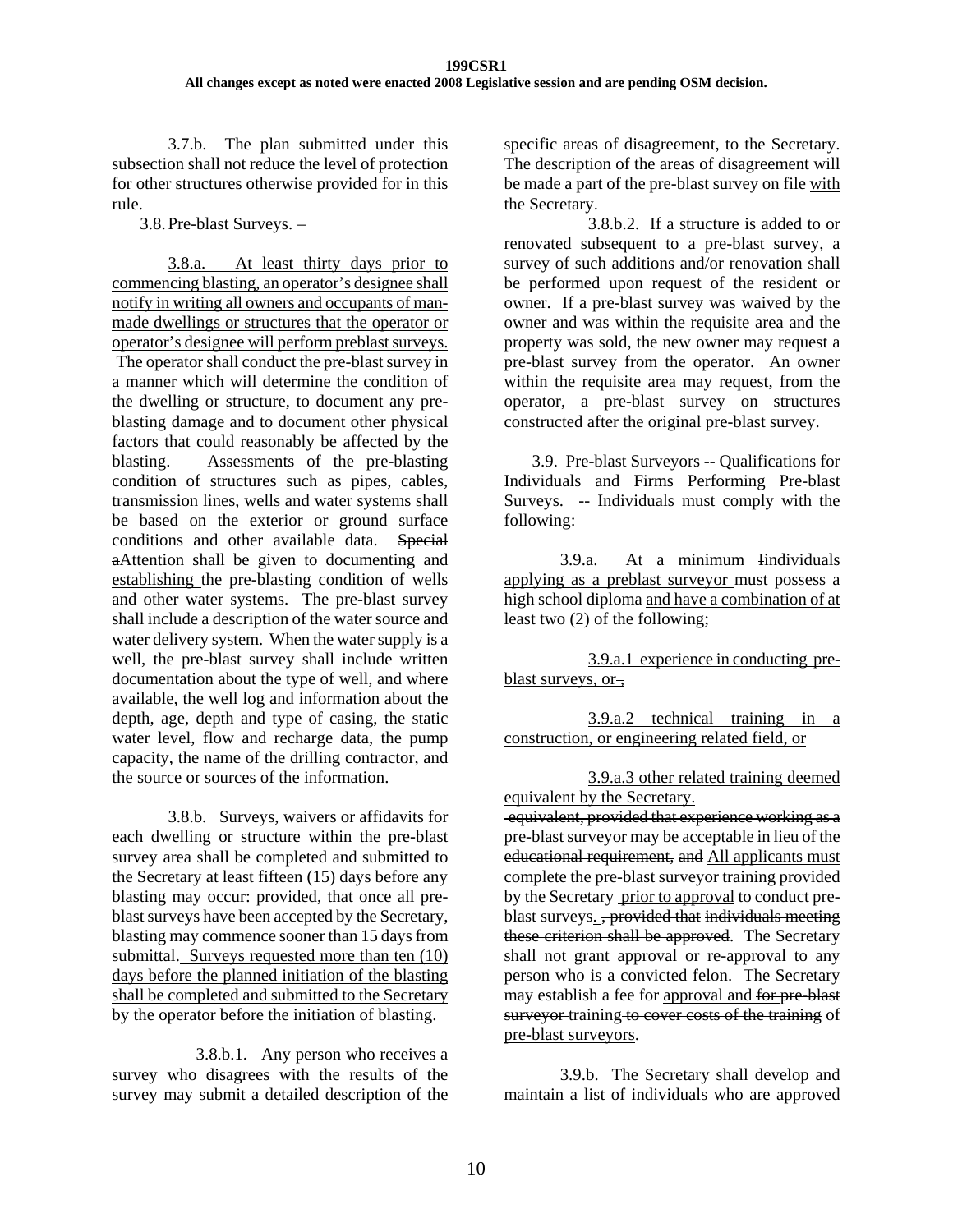pre-blast surveyors. The Secretary shall provide written documentation of the approval to conduct pre-blast surveys, which shall expire in three (3) years, to each person who has been approved by the Secretary.

3.9.c. Every three (3) years after meeting initial qualifications for performing pre-blast surveys, those individuals that have must meet the requirements of subparagraph 3.9.a. of this rule must or submit, in person, a written demonstration  $\overline{\text{of}}$  qualifications of  $\overline{\text{and}}$  ongoing experience performing pre-blast surveys. Those individuals who have no ongoing experience must attend the training required in 3.9.a. The Secretary shall also require that all applicants for re-approval attend a minimum of 4 hours continuing education training in a subject area relative to knowledge required for conducting preblast surveys. Training programs must be approved by the SecreatrySecretary.

The Secretary shall issue written documentation of the re-approval to conduct preblast surveys to each person who has been reapproved by the Secretary

3.9.d. Individuals who assist in the collection of information for pre-blast surveys must have completed, or be registered for, the preblast surveyor training provided by the Secretary in 3.9.a.. Those registered to attend the next available training on the pre-blast survey requirements may assist in the collection of information for a period of no more than three (3) months, and only under the direct supervision of an approved Pre-blast Surveyor. The Secretary shall maintain a list of all those individuals who have completed the pre-blast survey requirement training.An individual who is not an approved preblast surveyor may conducting pre-blast surveys working as a pre-blast surveyor-in-training, only if he or she have has registered to attend pre-blast surveyor training at the next available opportunity. pre-blast surveyors-in-training may conduct preblast surveys, only if he or she areconducting the survey under the direct supervision of an approved pre-blast surveyor. The approved pre-blast surveyor must co-sign any survey conducted by a pre-blast surveyor-in-training. Individuals may

work as pre-blast surveyors-in-training for a period of no more than three months, prior to becoming approved pre-blast surveyors

3.9.e. The Secretary may disqualify an approved pre-blast surveyor and remove the person from the list of approved pre-blast surveyors, if the person repeatedly conducts, and submits, or allow surveys to be submitted that do not meet the requirements of W. Va. Code §22-3- 13a and subsection 3.8 of this rule, provided that the Secretary shall notify the approved pre-blast surveyor of his pending disqualification, and provide an opportunity for the person to show cause why he/she should not be disqualified. Any person who is disqualified may appeal to the Secretary, and if not resolved to the Surface Mine Board.

3.10. Pre-blast Survey Review.

3.10.a. Pre-blast surveys shall be submitted to the Secretary on forms prescribed by the Secretary in accordance with W. Va. Code §22-3-13a.

3.10.b. The Secretary shall review each pre-blast survey as to form and completeness only, and notify the operator of any deficiencies. The operator or his designee shall correct deficiencies within 30 days from receipt of notice of deficiencies.

3.10.c. At the time the pre-blast survey is accepted by the Secretary, the Secretary shall forward a copy to the homeowner or resident.

3.10.d. All pre-blast surveys shall be confidential and only used for evaluating damage claims. The Secretary shall develop a procedure for assuring surveys shall remain confidential.

3.10.e. The Secretary shall make available informational materials educating citizens about pre-blast surveys and blasting.

3.10.f. All persons employed by the Secretary, whose duties include review of preblast surveys and training of pre-blast surveyors,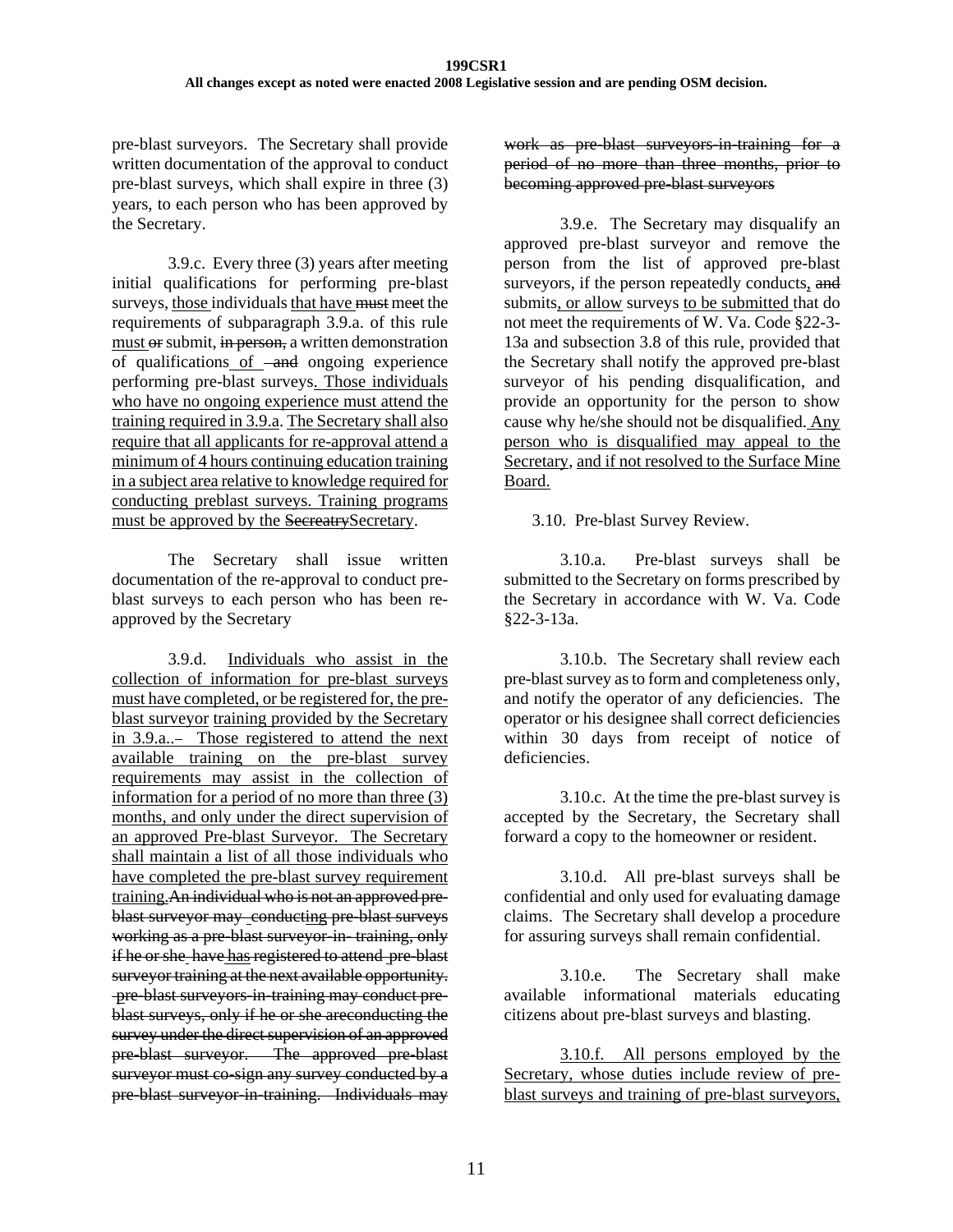shall meet the requirements for pre-blast surveyors as set forth in section 3.9.

3.11. The Secretary may prohibit blasting or may prescribe alternative distance, vibration and airblast limits on specific areas, on a case by case basis, where research establishes it is necessary, for the protection of public or private property, or the general welfare and safety of the public.

### **§199-1-4. Certification of Blasters.**

4.1.a. Requirements for Certification. -- In every surface mine and surface area of an underground mine when blasting operations are being conducted, a certified blaster shall be responsible for the storage, handling, transportation, and use of explosives for each and every blast, and for conducting the blasting operations in accordance with the blasting plans approved in a permit issued pursuant to W. Va. Code §22-3-1 et seq., and the rules promulgated under that article. Each person acting in the capacity of a blaster and responsible for the blasting operations shall be certified by the Secretary. Each certified blaster shall have proof of certification either on his or her person or on file at the permit area during blasting operations. Certified blasters shall be familiar with the blasting plan and blasting related performance standards for the operation at which they are working. Where more than one certified blaster is working on a blast, the blaster who designed the blast shall supervise the loading operations and sign the blasting log. Nothing in this rule modifies statutory regulatory authority of the state fire marshal and the state fire commission to regulate blasting and explosives.

## 4.1.b. Qualifications for Certification.

- Each applicant for certification shall be a minimum of twenty-one (21) years old, have had at least one (1) year active blasting experience within the past three (3) years, and have demonstrated a working knowledge of and skills in the storage, handling, transportation, and use of explosives, and a knowledge of all state and federal laws pertaining thereto, by successfully taking and passing the examination for certification required by subdivision 4.3.b. of this rule. Applicants who have blasting experience prior to the last three years, with documentation, may be considered by the Secretary on a case-bycase basis as qualifying experience for initial certification and re-certification; provided the requirements of 4.6.c.will apply.

4.1.c. Application for Certification. -- Prior to taking the examination for certification, a person must submit an application on forms prescribed by the Secretary, along with a fifty dollar (\$50.00) application fee, to the Secretary to take the examination.. Upon receipt of an application for examination, the Secretary shall, after determining that the applicant meets the experience requirements of subdivision 4.1.b. of this rule, notify the applicant of the date, time, and location of the scheduled examination.

4.2. Training. -- The Secretary will administer a training program to assist applicants for blaster certification or re-certification in acquiring the knowledge and skills required for certification. The training requirements shall include, at a minimum, those subject areas set forth in subparagraphs 4.3.b.1.A through 4.3.b.1.K. of this rule. The training program will consists of the West Virginia Surface Mine Blasters Self-Study Guide Course and a classroom review of the selfstudy guide course. Completion of the classroom review part of the training program may not be required for first time applicants. The Secretary may establish a fee for training to cover costs to the Secretary.

In lieu of completing the training program, the applicantsApplicants for certification, or applicants for re-certification who can not meets document the experience requirements specified in subdivision 4.1.b. of this rule, may must complete the aWest Virginia Surface Mine Blasters Self-Study Guideself-study course. using the study guide and other materials available from the Office.

4.2 a. Blasters Responsibilities - Prior to certification, all applicants who choose to self-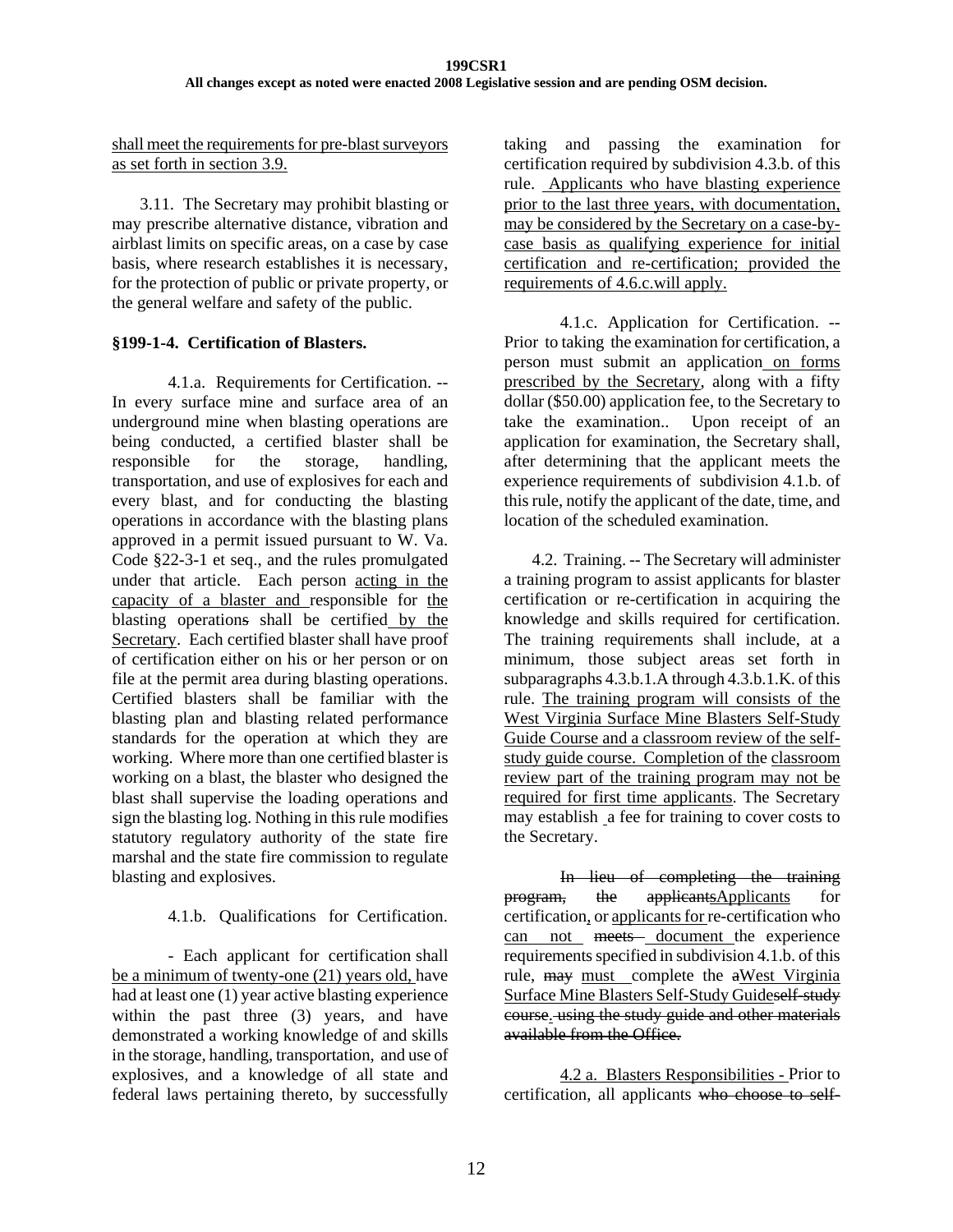#### **199CSR1 All changes except as noted were enacted 2008 Legislative session and are pending OSM decision.**

study will also be required to attend an Office of Explosives and Blasting two (2) hour Blaster's Responsibilities training session addressing certified blasters responsibilities and the disciplinary procedures contained in subsections 4.9. and 4.10. of this rule. This training will be made available immediately prior to scheduled examinations. when necessary.

4.3. Examination for Certification of Examiner/Inspector and Certified Blaster.

4.3.a. Examinations for Certified Blaster Examiners/Inspectors. All persons employed by the Secretary, whose duties include training, examining, and certification of blasters and/or inspecting blasting operations shall be a certified examiner/inspector. Certification as an examiner/inspector does not constitute surface mine blaster certification; however, a surface mine blaster certification is sufficient for certification as an examiner/inspector. The examination for certified examiner/inspector shall at a minimum, test the applicant's knowledge as required by subdivision 4.3.b. of this rule.

4.3.b. Examination for Certified Blaster.

- The examination for certified blaster shall include information presented in the Study Guide for West Virginia Surface Mine Blasters, and shall consist of three parts:

–

4.3.b.1. A written multiple choice examination covering:

4.3.b.1.A. Types of explosives and their properties, to include selection of appropriate explosive(s);

4.3.b.1.B. Blasting equipment and accessories, to include blasting machines;

4.3.b.1.C. Blast dimensions and calculations, to include geologic and topographic considerations, blast hole design, flyrock control, secondary blasting, and blast plans;

4.3.b.1.D. Delay systems, to include pattern design, field layout, and initiation systems;

4.3.b.1.E. Timing;

4.3.b.1.F. Blast vibration and vibration control, to include airblast, monitoring techniques, and use of preblast surveys;

4.3.b.1.G. Loading and detonating, to include priming, scheduling, site control, warning signals, and unpredictable hazards;

4.3.b.1.H. Storage and transportation of explosives;

4.3.b.1.I. Record keeping and reporting;

4.3.b.1.J. Current state and federal laws, rules and regulations relating to the handling, storage, transportation, and use of explosives; the training and certification of blasting personnel, and blasting signs; and

 4.3.b.1.K. Responsibilities of a certified blaster.

4.3.b.2. A simulation examination whereby the applicant must correctly and properly complete a blasting log.

4.3.b.3. Other portions or parts developed to demonstrate an applicants ability to use explosives products and equipment properly, as deemed appropriate by the Secretary.

4.3.c. A score of 80 percent (80%) for the multiple choice examination, and satisfactory completion of the blasting log portion, and any other portions that may be included in the examination, which are graded on a pass/fail basis, are required for successful passage of the examination.

4.3.d. Notification of Scores. -- The Secretary will notify all persons of their scores within thirty (30) days of completing the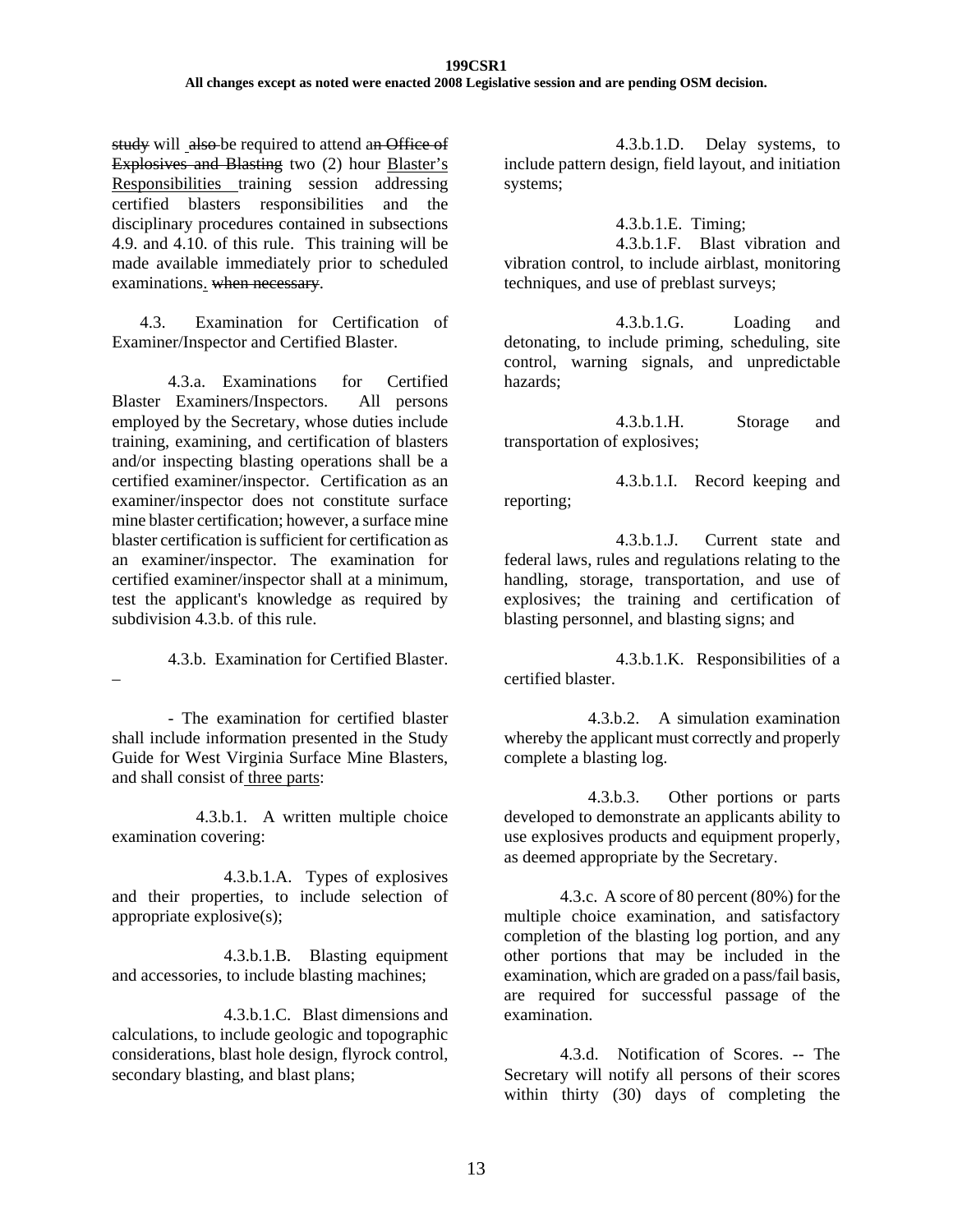examination. A person who fails to achieve a passing score of any of the parts of the examination may apply, after receipt of his or her examination results, to retake the entire examination or any portions that the individual failed to pass.

Any person who fails to pass any part of the exam on the second attempt or every other subsequent attempt must certify that he/she has taken or retaken the classroom review training program -course described in subsection 4.2. of this rule prior to applying for another examination.

4.4. Approval of Certification. -- Upon determination that an applicant for certification has satisfactorily passed the examination, the Secretary shall, within thirty (30) days of the examination date, issue a certification card to the applicant.

4.5. Conditions or Practices Prohibiting Certification. -- The Secretary shall not issue a blaster certification or re-certification to persons who:

4.5.a. Are currently addicted to alcohol, narcotics or other dangerous drugs;

4.5.b. Have exhibited a pattern of conduct inconsistent with the acceptance of responsibility for blasting operations; or

4.5.c. Are convicted felons.

4.5.d. Have had their blasters certification suspended or revoked in any other state may be required to show cause as to why they should be considered for certification.

4.6. Re-certification Requirements for Certified Blaster.

4.6.a. Refresher Training -- All certified blasters must complete a minimum of twelve (12) hours of refresher training during the three (3) year period that each blasters certification is in effect. This refresher training requirement may be satisfied by attendance at various professional and technical seminars and meetings approved by the

Secretary, or by attendance at a refresher training session conducted by the Secretary. The Secretary may establish a fee for refresher training to cover costs.

4.6.b. Re-certification of Blasters. A certified blaster must be re-certified every three (3) years. Each applicant for re-certification must be currently certified and must document that he or she satisfactorily meets the experience requirements of subdivision 4.1.b. of this rule, and has satisfied the refresher training requirement in subdivision 4.6.a. of this rule. The application for re-certification must be submitted on forms prescribed by the Secretary with a thirty dollar (\$30.00) re-application fee.

4.6.c. Re-training. -- An applicant for recertification who does not meet the experience requirements of subdivision 4.1.b of this rule must take the training course defined in section 4.2, and pass the examination required in subdivision 4.3.b. of this rule.

4.6.d. Re-examination - - Each certified blaster shall be required to successfully complete the examination for certified surface coal mine blasters at least once every sixth year, as required by subdivision 4.3.b of this rule.

### 4.7.Presentation of Certificate; Transfer; and Delegation of Authority.

4.7.a. Upon request by the Secretary, a certified blaster shall exhibit his or her blaster certification card.

4.7.b. The certified blaster shall take all reasonable care to protect his or her certification card from loss or unauthorized duplication, and shall immediately report any such loss or duplication to the Secretary.

4.7.c. Blaster's certifications may not be transferred or assigned.

4.7.d. Certified blasters shall not delegate their authority or responsibility to any individual who is not a certified blaster. A certified blaster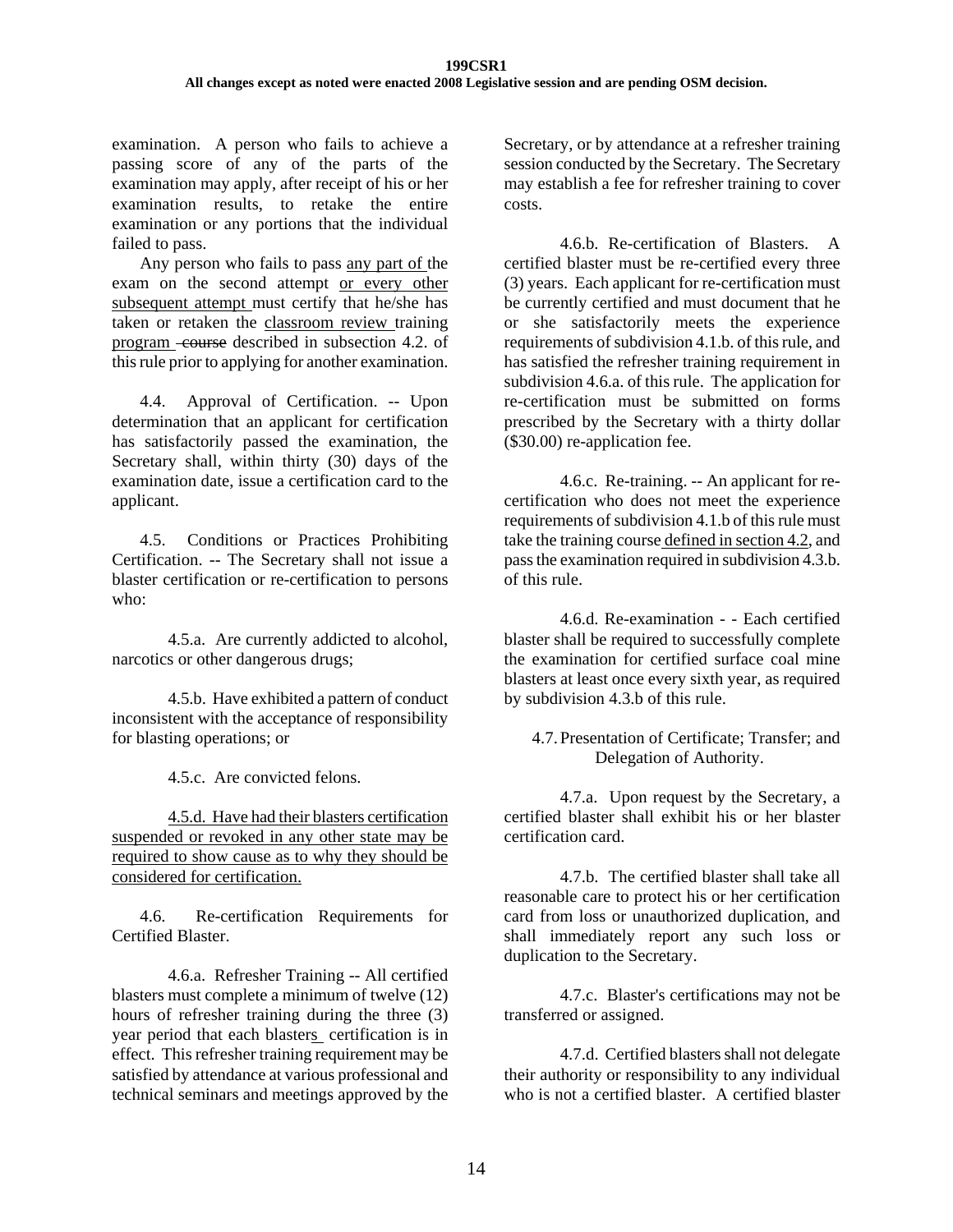shall not take any instruction or direction on blast design, explosives loading, handling, transportation and detonation from a person not holding a West Virginia blasters certificate, if such instruction or direction may result in an unlawful act, or an improper or unlawful action that may result in unlawful effects of a blast. A person not holding a West Virginia blasters certification who requires a certified blaster to take such action may be prosecuted under W. Va. Code §22-3-17(c) or (i).

4.8. Violations by a Certified Blaster. --The Secretary may issue written notification, a temporary suspension order, or revoke the certification of a certified blaster who is, based on clear and convincing evidence, in violation of any of the following:

4.8.a. Failure to comply with any order issued by the Secretary;

4.8.b. Illegal use of drugs or narcotics, or any use of alcohol in the work place;

4.8.c. Violations of Federal or state laws, or regulations governing, the purchase, use, handling, transportation, storage, or detonation of explosives, or the approved blast plan for the permit where the blaster is working;

4.8.d. False swearing in order to obtain a blaster's certification card;

4.8.e. Any illegal or improper action taken by a certified blaster in the use, handling, transportation, or storage of explosives or in designing and executing a blast, which may or has led to injury or death at or near a mine site.

4.8.f. A pattern of conduct which is not consistent with acceptance of responsibility for blasting operations, i.e., repeated violations of state or Federal laws pertaining to explosives; or

 4.8.g. Willful Conduct -The Secretary shall suspend or revoke the certification of a blaster for willful violations of state or Federal laws pertaining to explosive.

4.9. Penalties.

4.9.a Suspension and Revocation.

 4.9.a.1. Suspension. -- Upon service of a temporary suspension order, the certified blaster shall be granted a hearing before the Secretary to show cause why his or her certification should not be suspended or revoked.

4.9.a.1.A. 4.9.a.2. The period of suspension will be conditioned on the severity of the violation committed by the certified blaster and, if the violation can be abated, the time period in which the violation is abated. The Secretary may require remedial actions and measures and retraining and re-examination as a condition for reinstatement of certification.

### 4.9.a.2. Imminent Harm Suspension.

- A certified inspector has the authority to issue a temporary suspension order to a certified blaster when an imminent danger to the health or safety of the public exists, or can reasonably be expected to cause significant, imminent environmental harm to land, air or water resource by any condition, practice, or violation of this rule or any permit condition. The temporary suspension order shall take effect immediately.

 4.9.a.2.A. The Secretary shall formally investigate the incident(s) and provide written findings to the blaster within fifteen days following the effective date of the temporary suspension.

4.9.a.2.B . Informal Conference - Unless waived in writing by the certified blaster, an informal conference shall be held at or near the site relevant to the violation. This informal conference shall be held within twenty-four hours after the temporary suspension order becomes effective. The conference shall be held before the Secretary, who shall evaluate the blasters' performance and upon conclusion of the hearing shall; determine if the temporary suspension of the blaster shall remain in force, withdraw the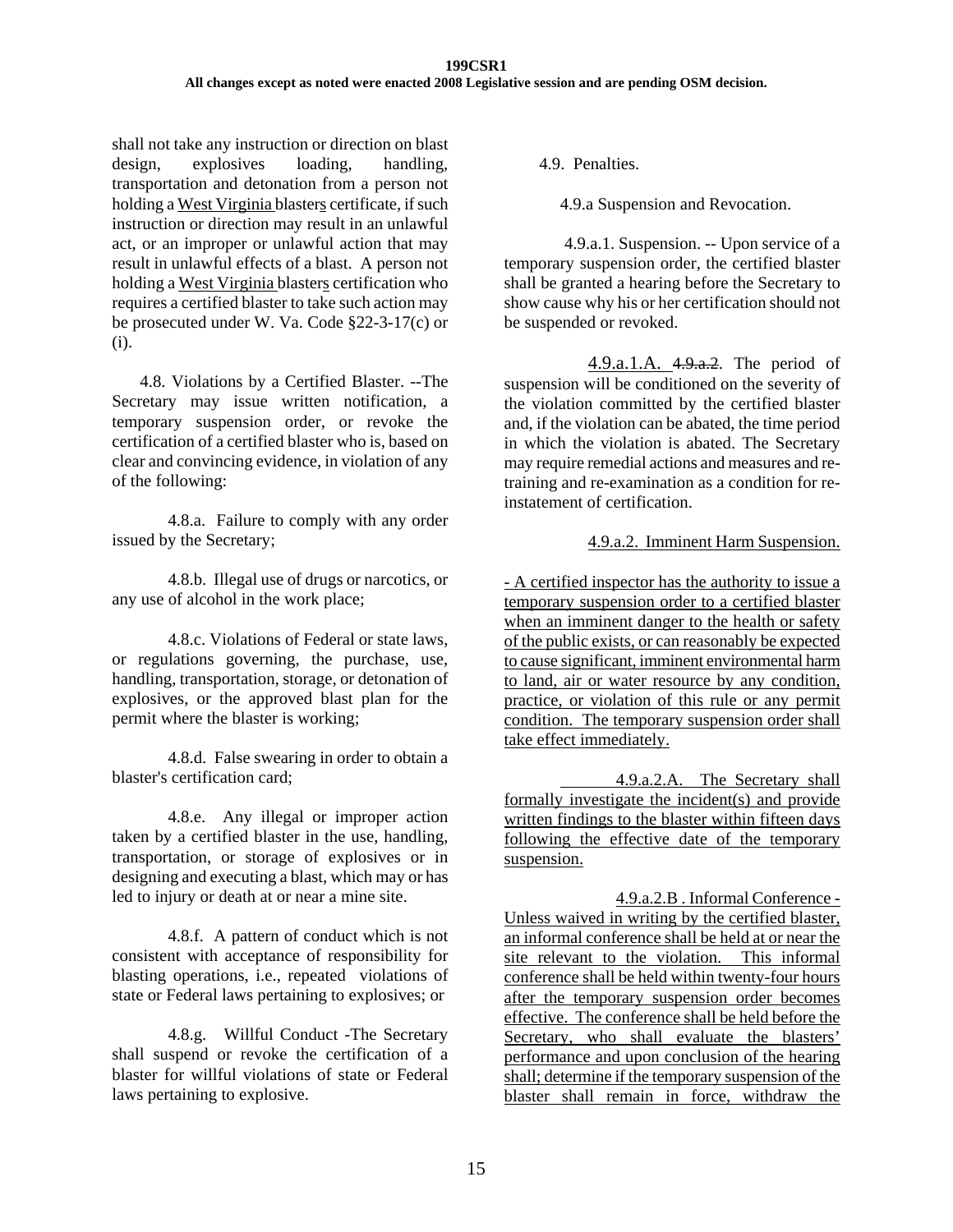suspension, or uphold in part.

 4.9.a.2.C. Appeal to the Secretary – If a blaster chooses to appeal the results of the informal conference or the written findings of the initial investigation; they may appeal the results within in five days to the Secretary. The appeal shall include written reasons for the appeal. A hearing shall be conducted by the Secretary within ten days of receipt of the appeal.

 4.9.a.2.D. Any blaster receiving a temporary suspension may appeal the decision of the Secretary to the Surface Mine Board.

 4.9.a.3. Revocation. -- If the remedial action required to abate a suspension order, issued by the Secretary to a certified blaster, or any other action required at a hearing on the suspension of a blaster's certification, is not taken within the specified time period for abatement, the Secretary may revoke the blaster's certification and require the blaster to relinquish his or her certification card. Revocation will occur if the certified blaster fails to re-train or fails to take and pass reexamination as a requirement for remedial action.

 4.9.a.4 In addition to suspending or revoking the certification of a blaster, failure to comply with the requirements of this subsection may also result in further suspension or revocation of a blasters certification.

 4.9a.5 Any blaster receiving a suspension or revocation may appeal the decision to the Secretary and to the Surface Mine Board.

 4.10. Reinstatement - Subject to the discretion of the Secretary, and based on a petition for reinstatement, any person whose blaster certification has been revoked, may, if the Secretary is satisfied that the petitioner will comply with all blasting law and rules, apply to re-take the blasters certification examination, provided the person meets all of the requirements for blasters certification specified by this subsection, and has completed all requirements of the suspension and revocation orders, including

the time period of the suspension.

 4.11. Civil and Criminal Penalties. -- Every certified blaster is subject to the individual civil and criminal penalties provided for in W. Va. Code §22-3-17.

 4.12. Hearings and Appeals. -- Any certified blaster who is served a suspension order, revocation order, or civil and criminal sanctions is entitled to the rights of hearings and appeals as provided for in W. Va. Code §§22-3-16 and 17.

4.13. Blasting Crew. -- Persons who are not certified and who are assigned to a blasting crew, or assist in the use of explosives, shall receive directions and on-the-job training from  $a$ -the certified blaster. in the technical aspects of blasting operations, including applicable state and federal laws governing the storage, transportation, and proper use of explosives.

 4.14 Reciprocity With Other States. -- The Secretary may enter into a reciprocal agreement with other states wherein persons holding a valid certification in that state may apply for certification in West Virginia, and upon approval by the Secretary, be certified without undergoing the training or examination requirements set forth in this rule. Reciprocity is a one time only process. Any blaster who has been issued a certification through reciprocity and fails to meet the recertification requirements will be required to reexamine and may be required to provide refresher training documentation, as per section 4.6.a of this rule.

#### **§199-1-5. Blasting Damage Claim.**

5.1. Damage to Surface Structures. -- A claim of damage to surface structures from blasting will be the result of one or more of the following:

5.1.a. Fly Rock. -- Fly rock damage is based on the presence of debris from the blast site and the presence of impact damage;

5.1.b. Air Blast. -- Air blast damage is characterized by broken or cracked window glass;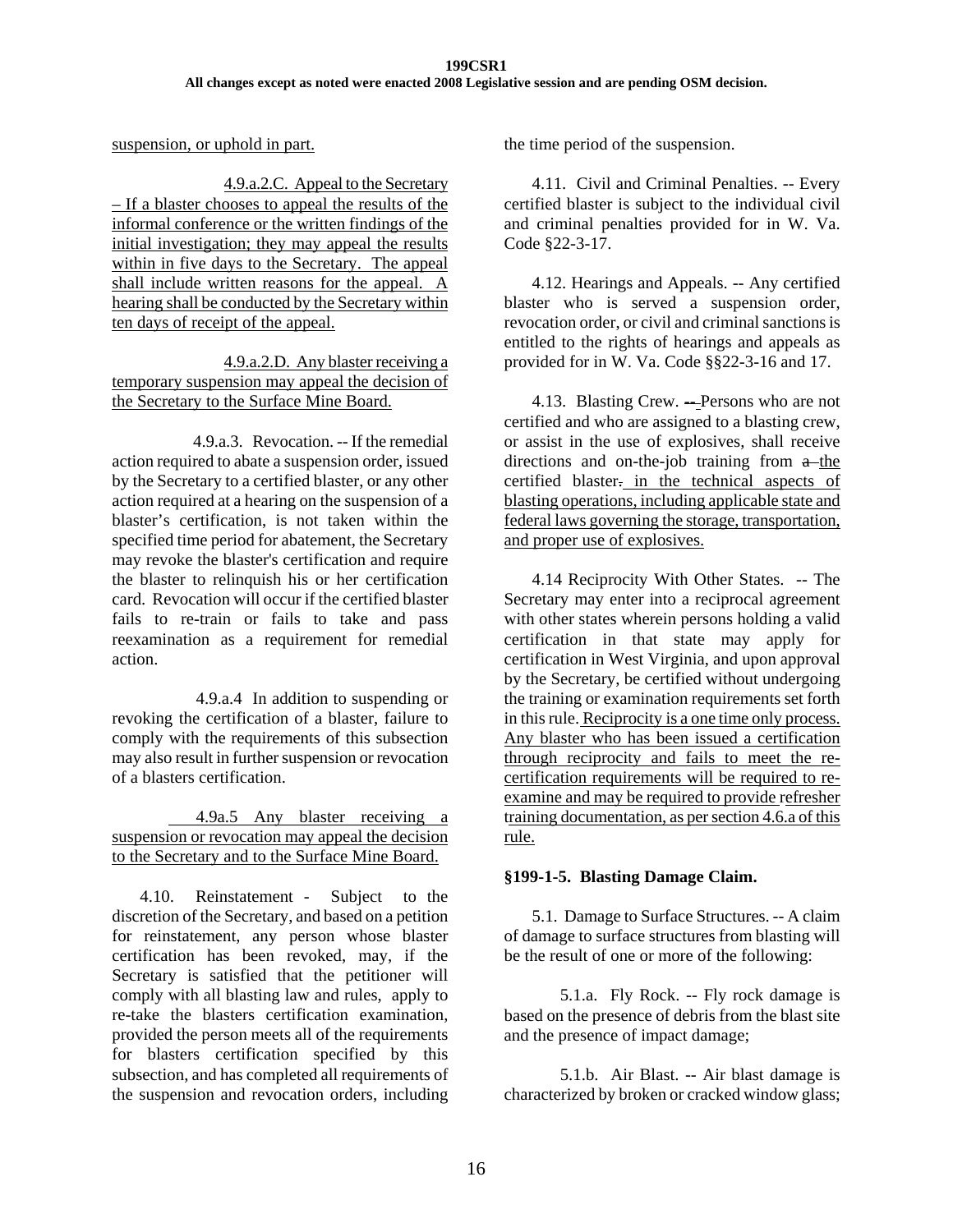and

5.1.c. Blasting Vibration Damage. -- Blasting vibration damage is investigated by experienced and specially trained personnel to accurately determine the presence of such damage. Examples are explained in, but not limited to, the American Insurance Association publication, Blasting Damage, A Guide for Adjusters and Engineers.

5.2. Filing a Claim.

5.2.a. It is the responsibility of the property owner to notify the Secretary of the alleged blasting damage. AnA certified inspector will be assigned to conduct a field investigation to determine the initial merit of the damage claim. An investigation by a certified inspector will include the following:

5.2.a.1. The inspector will contact property owner within one (1) business day of receiving the complaint to schedule a visit to the property where the alleged blasting damage occurred and interview the property owner;

5.2.a.2. The inspector will visit the blasting site to determine if the operator and blaster are in compliance with state blasting requirements; and

5.2.a.3. The inspector will make a written a report on the investigation that describes the nature and extent of the alleged damage, taking into consideration the condition of the structure, observed defects, or pre-existing damage that is accurately indicated on a pre-blast survey, damage conditions of the structure that existed where there has been no blasting conducted by the operator, or other reliable indicators that the alleged damage actually pre-dated the blasting by the operator. The inspector will make one of the following initial determinations and notify the claims administrator, make a recommendation on the merit of the claim, and supply such information that the claims administrator needs to sufficiently document the claim:

 $5.2.a.3.A.$  If a definite determination that the There is merit oftothat blasting caused the alleged blasting-damage; or can be made,. the inspector will notify the claims administrator, make a recommendation on the merit of the claim, and stupply such information that the claims administrator needs to sufficiently document the claim.

5.2.a.3.B. There is no merit that blasting caused the alleged damage .

5.2.a.3.C. If a definite determination that tTheThe determination of merit as toof whether blasting caused or did not cause the alleged blasting damage cannot be made. inspector will notify the claims administrator and supply such information that the claims administrator needs to sufficiently document and administer the claim;

5.2.a.4. The inspector will inform the property owner of the following four resolution options available for the alleged blasting damage:

5.2.a.4.A. Withdraw the claim, with no further action required by the Secretary;

5.2.a.4.B. File a claim with the operator or the operator's general liability insurance carrier;

5.2.a.4.C. File a claim with the homeowner's insurance carrier; or

 5.2.a.4.D. Submit to the Secretary's claims process.

5.2.a.5. If the property owner declines part 5.2.a.4.D of this rule, the Secretary's involvement will be concluded.

5.2.a.3.C. The inspector will inform the property owner of the following four resolution options available for the alleged blasting damage:

5.2.a.3.C.1. Withdraw the claim, with no further action required by the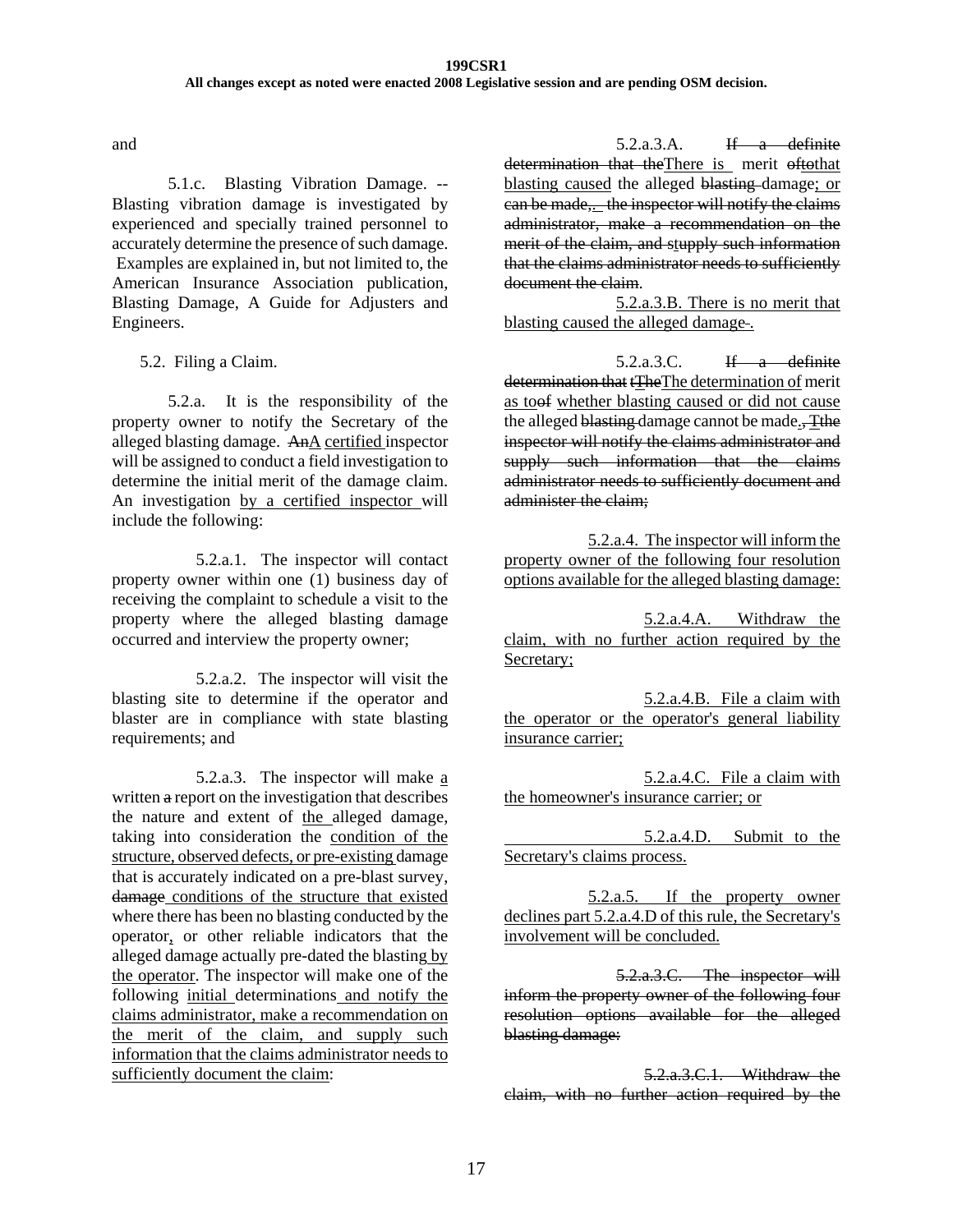Office;

5.2.a.3.C.2. File a claim with the operator or the operator's general liability insurance carrier;

5.2.a.3.C.3. File a claim with the homeowner's insurance carrier; or 5.2.a.3.C.4. Submit to the Office's claims process.

5.2.a.4. If the property owner declines part 5.2.a.3.C.4 of this rule, the Office's involvement will be concluded.

5.2.a.6. Once a determination is made as to the merit of a claim by the inspector, the Secretary shall offer the claimant and the permittee the opportunity to meet to attempt to resolve the issue.

5.3. The claims administrator will be responsible for the following:

5.3.a. Sending notice to the respective operator of the damage claim;

5.3.b. Making an initial assignment of the damage claim to a qualified claims adjuster within one (1) business day;

5.3.c. Providing the relevant claims information to the arbitrator assigned to that claim;

5.3.d. Making a final determination on the merit and loss value of the claim; and

5.3.e. Providing a complete report of the adjusters and the administrators findings to the Secretary Office, the claimant and the respective operator.

5.4. The adjuster will be responsible for the following:

5.4.a. Contacting the property owner and physically visiting the site of the alleged blasting damage within three (3) business days of the initial assignment;

5.4.b. Documenting the alleged blasting damage through accepted methods such as photographs, video tapes, written descriptions, and diagrams;

5.4.c. Reviewing all available supporting information such as blasting logs, seismograph records and pre-blasting surveys;

5.4.d. Making a determination of the need for additional assistance from structural engineers, building contractors and blasting consultants. The claims administrator will be the approving authority for the assignment of such specialists;

5.4.e. Making a preliminary determination as to the merit of the blasting damage claim; and

5.4.f. Making an initial monetary determination of the loss value of the respective claim.

5.4.f.1. The adjuster will use the following ratings in the determination of the merit of the alleged blasting damage claim:

5.4.f.1.A. Caused by blasting;

5.4.f.1.B. Probably caused by blasting;

5.4.f.1.C. Possibly caused by

blasting;

5.4.f.1.D. Probably not caused by

blasting; or

5.4.f.1.E. Not caused by blasting.

5.4.f.2. The merit-rating factors include, but are not limited to the following:

5.4.f.2.A. The claimant is the property owner;

5.4.f.2.B. Correlation of alleged damage event to a specific blast and mine;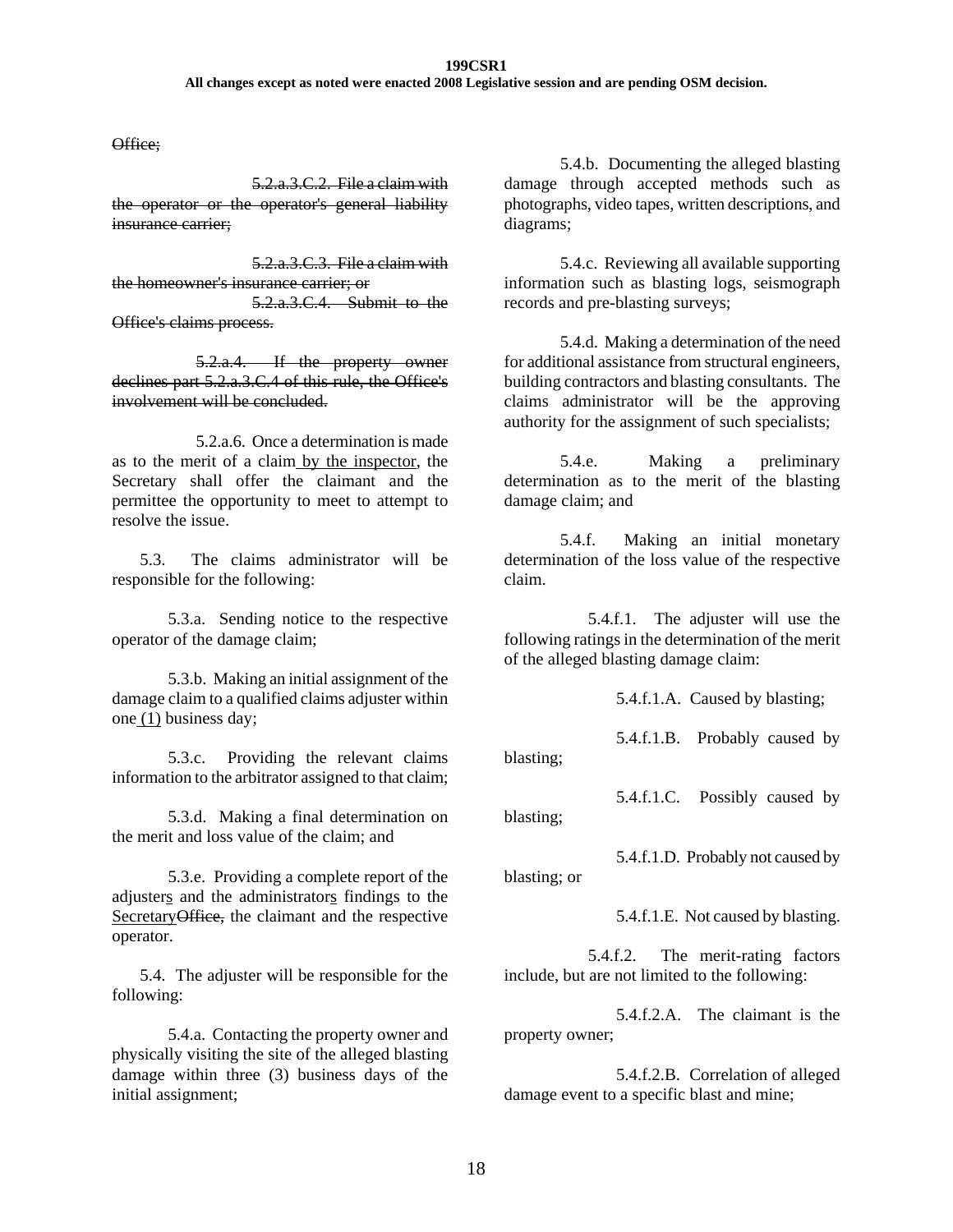5.4.f.2.C. Correlation of alleged damage event to a large, unusual or problem shot;

5.4.f.2.D. Proximity to the blast site;

5.4.f.2.E. Timeliness of first notice of loss;

5.4.f.2.F. Damage that is not indicated on the pre-blast survey;

5.4.f.2.G. Lack of any other issues or grievances besides blasting;

5.4.f.2.H. Age and physical condition of the structure in question;

5.4.f.2.I. Presence of seismographic records close to the structure in question;

5.4.f.2.J. History of previous blasting in the immediate area;

5.4.f.2.K. Property that has been undermined; and

5.4.f.2.L. An area with a history of geological abnormalities.

5.4.g. Recommendations as to the equitable resolution of the claim; and

5.4.h. Completing report and sending to the claims administrator.

### **§199-1-6. Arbitration for Blasting Damage Claims.**

 6.1 Listing of Arbitrators. -- The SecretaryOffice shall maintain and make available to the claimant and the operator a listing of persons willing and qualified to serve as arbitrators. The SecretaryOffice will recommend a listing from the roster maintained by the American Arbitration Association from which the parties will choose the arbitrator. The listing shall

identify those persons who are qualified and willing to serve, including but not limited to, those willing to serve on a volunteer (i.e., without compensation) basis. The Secretary Office-shall establish a pool of arbitrators sufficient to handle the claims process. Once a year the Environmental Advocate, and industry representatives (selected by the West Virginia Coal Association, Inc.) may move to strike up to twenty-five percent (25%) of the list, with cause. The Environmental Advocate is required to seek citizen input.

6.2. Selection of Arbitrator. -- The parties may chose their own arbitrator by agreement, who need not be on the listing of arbitrators as defined by subsection 6.1 of this rule. In the absence of such agreement, the Secretary will provide the parties with a listing of arbitrators and permit each of the parties to eliminate, in rotation, names from the list until one name remains. That person shall serve as arbitrator.

6.3. Provision for Preliminary Information to the Arbitrator. -- The arbitrator may require the parties to provide pertinent information to the arbitrator and to the other parties prior to the arbitration session. Such information may include, but is not limited to:

6.3.a. The pre-blast survey, shot logs, and other documents deemed necessary by the arbitrator to determine the merits and value, if any, of the blasting damage claim; and

6.3.b. A confidential statement summarizing a party's position on the issues and what relief, if any, should be awarded.

6.4. Demand for Arbitration and Timeframes for Arbitration. -- When notifying the parties of the claim determination, the Secretary shall also notify the parties of the right to demand arbitration. If a party wants to arbitrate the claim determination, the party seeking arbitration shall serve the other party by certified mail, a written demand for arbitration on forms provided by the Secretary within fifteen (15) days of receipt of the initial claim determination. An arbitrator shall be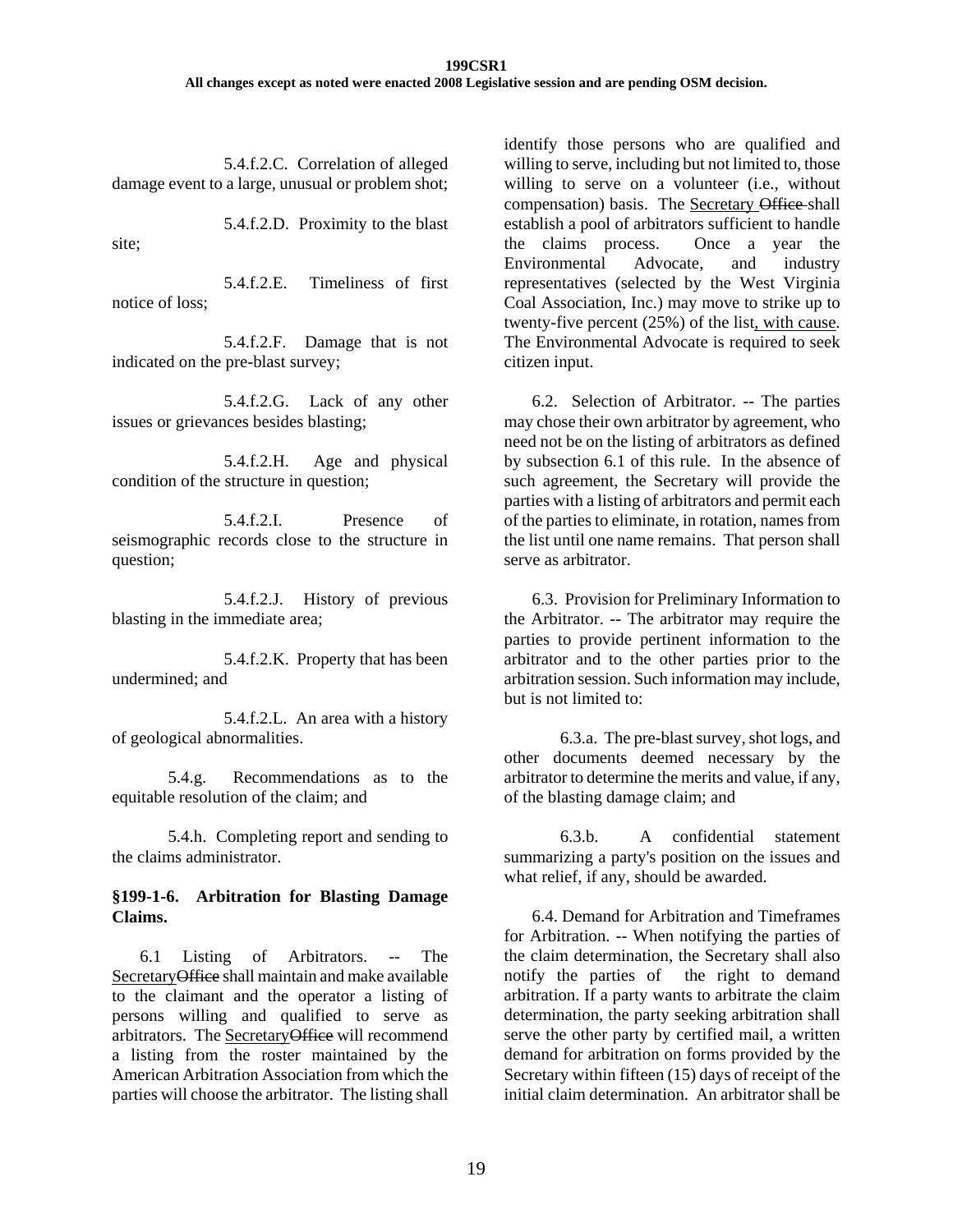chosen within fifteen (15) days of receipt of the notice by the parties for arbitration. Unless otherwise agreed by the parties and the arbitrator, the arbitration shall be conducted within thirty (30) days after the appointment of the arbitrator. Arbitration shall be completed within thirty (30) days after the first arbitration session, unless changed by agreement of the parties and the arbitrator. The arbitrator is empowered to set the date and time of all arbitration sessions.

6.5. Place of Arbitration. -- The parties may by agreement select the place of arbitration and arrange for paying any associated costs. If the place of arbitration is determined by agreement, the place must be identified to the arbitrator upon the arbitrator's appointment. The Secretary shall, upon reasonable request by the parties, make available its state Ooffice for the arbitration. In the event the parties cannot agree on the place of arbitration, the arbitrator is empowered to select a place.

6.6. Confidentiality of the Arbitration Process. -- Arbitration shall be regarded as confidential. The arbitrator shall maintain and preserve the confidentiality of all arbitration proceedings and records. An arbitrator may not be subpoenaed or called to testify, or otherwise be subject to process requiring disclosure of confidential information in any proceeding relating to or arising out of the dispute arbitrated.

6.7. Presentations to the Arbitrator. -- Unless otherwise directed by the Arbitrator, witnesses for the claimant will be the claimant, any one other person designated by the claimant, and the; and witnesses for the operator will be a company Officer, its engineer or blaster. If the claimant does not have a representative and requests representation, the Secretary, through the Office of the Environmental Advocate, shall provide a representative, willing to work at a low-cost or nocost, throughout the arbitration process, the representative is not required to be an attorney-atlaw.

6.8. Arbitration Award, Fees, Costs and Expenses. -- If parties agree on settlement after entering into arbitration, parties may request their settlement be declared the official award by the arbitrator. Within thirty (30) days after the arbitration process is closed or terminated, the arbitrator shall issue a decision upholding, upholding in part, or overruling the initial claim determination made by the claims administrator. If the initial claim determination was in favor of the claimant, the operator requests arbitration and the claim determination is upheld or upheld in part, the operator shall pay the costs of the proceeding, as well as reasonable representation fees and costs of the claimant not to exceed one thousand dollars (\$l,000.00). Otherwise, the parties are equally responsible for the cost of the proceeding and are responsible for their own fees and costs.

6.9. Binding Nature of the Award. -- By requesting arbitration, the results of the arbitration are intended to be final and binding. As such they are not appealable to the West Virginia Supreme Court of Appeals, the circuit courts, or any other tribunal. The Secretary shall provide written notice to the claimant of the binding nature of the arbitration award and shall secure from the claimant a written acknowledgement that the claimant understands the final nature of the award and agrees to be bound by it.

6.10. Payment of the Award. -- Should an award be made against the operator on an arbitrated claim, the operator shall pay the full amount of the award within thirty (30) days of the final determination and award. If the operator fails to pay the award within thirty (30) days, the Secretary may issue a cessation order pursuant to W. Va. Code §22-3-16 for all sites operated by the operator.

## **§199-1-7. Explosive Material Fee.**

7.1. Assessment Fee on Blasting Material. -- Pursuant to W. Va. Code §§22-3A-7 and 22-5B-2a-2, there is hereby assessed a fee of one-quarter cent (\$.0025) per pound on explosive material used for any purpose on surface mining operations. Provided, that the operators exempted from the application of W. Va. Code §5BB1-2A et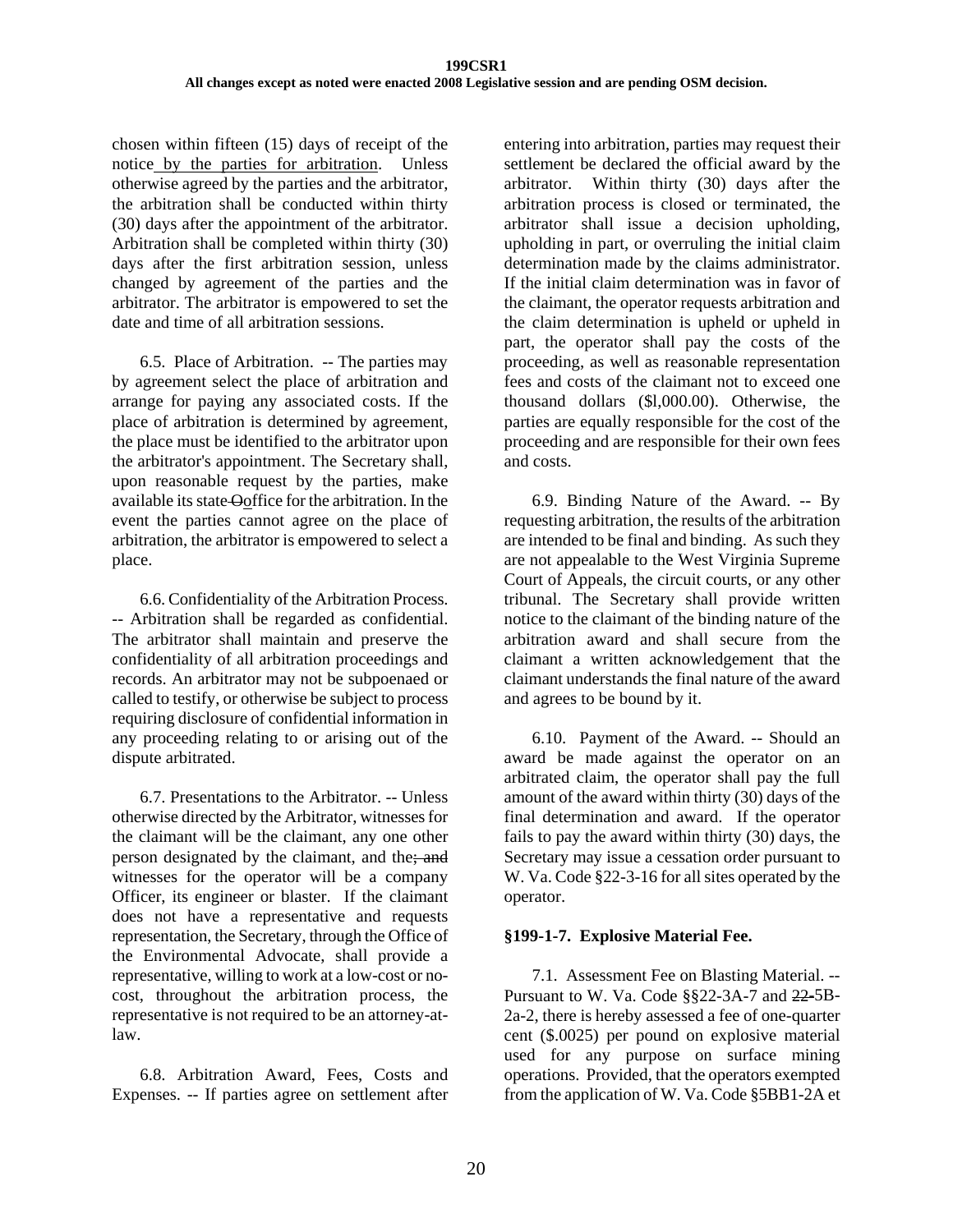seq. shall pay one-eighth (\$.00125) cent per pound on explosive material.

7.2. Remittance of Fee. -- Within thirty (30) days of the end of each previous quarter after the effective date of this rule, the operator shall remit to the Secretary the amount of the fee calculated by multiplying one-quarter cent (\$.0025) or oneeighth cent (\$.00125) for operators exempt from the application of W. Va. Code §5B-2A-1 et seq, times the number of pounds of explosive material used during the preceding quarter for any purpose on the surface mining operations: Provided, That, the materials are measured by the pound. A report of the amount of explosives used per calendar quarter shall be submitted on forms prescribed by the Secretary with the fee. To verify the accuracy of the report and fee calculation, the Secretary may require copies of delivery records, blast logs, and inventories be submitted, as necessary. Upon request, operators shall make explosives delivery and inventory records available at the site, for inspection by the Secretary

7.3. Dedication of the Fee. -- The Secretary shall deposit all moneys received from the explosive material fees into a special revenue fund to be known as the "mountaintop removal fund" within the state treasury. These moneys shall be expended by the Explosives and Blasting ProgramOffice of Explosives and Blasting and the Office of Coalfield Community Development, created by W. Va. Code §5B-2A-1 et seq, in the performance of their respective duties; Provided, However, that no explosive material fees collected from underground or surface mining operations specifically exempted from application of W. Va. Code §5B-2A-2(b) may be expended to fund the Office of Coalfield Community Development. All such fees shall be reserved and expended exclusively to fund the Explosives and Blasting Program. For the purpose of this section; detonators, caps, detonating cords, and initiation systems shall be exempt from the calculation for explosive material fees. However, the Secretary may require reporting on the use of these products.

7.4. Expenditures. -- Direct expenditures from the fees collected are not authorized, but shall be appropriated by the Legislature.

7.5. Sufficiency of Fees. -- After one year of collection of the explosive material fees and expenditure of the appropriations there from, the Secretary shall report to the Legislature whether the fees have provided sufficient revenue to fund the operation of both the Explosives and Blasting Program Office of Explosives and Blasting and the Office of Coalfield Community Development.

7.6. The Secretary is authorized, through the Treasurer's Office to invest the mountaintop removal fund with all interest earnings accrued to be returned to and be made part of the fund.

7.7. Noncompliance. -- Failure to comply in a timely manner with the fee requirements of W. Va. Code §22-3A-1 et seq. and this rule may result in permit suspension or revocation in accordance with W. Va. Code §22-3-17.

### **§199-1-8. Inspections.**

8.1. Inspections shall be made on any prospecting, active surface mining operation, or inactive surface mining operation as necessary to assure compliance with the W. Va. Code §§22-3-1 et seq. and 22-3A-1 et seq., this rule, and the terms and conditions of the blasting plan.

 8.2. A permittee may request an on-site compliance conference to review the status of any condition or practice at any surface coal mining and reclamation operation. A compliance conference does not constitute an inspection within the meaning of W. Va. Code §22-3-15 and this section. The Secretary may accept or refuse any request to conduct a compliance conference. If accepted, authorized representative of the Secretary shall conduct the compliance conference and shall review conditions and/or practices at the operation in order to advise whether any conditions and/or practices has the potential to become a violation of the law or any applicable permit condition. Neither the holding of a compliance conference or any opinion given by the authorized representative of the Secretary at a conference shall affect: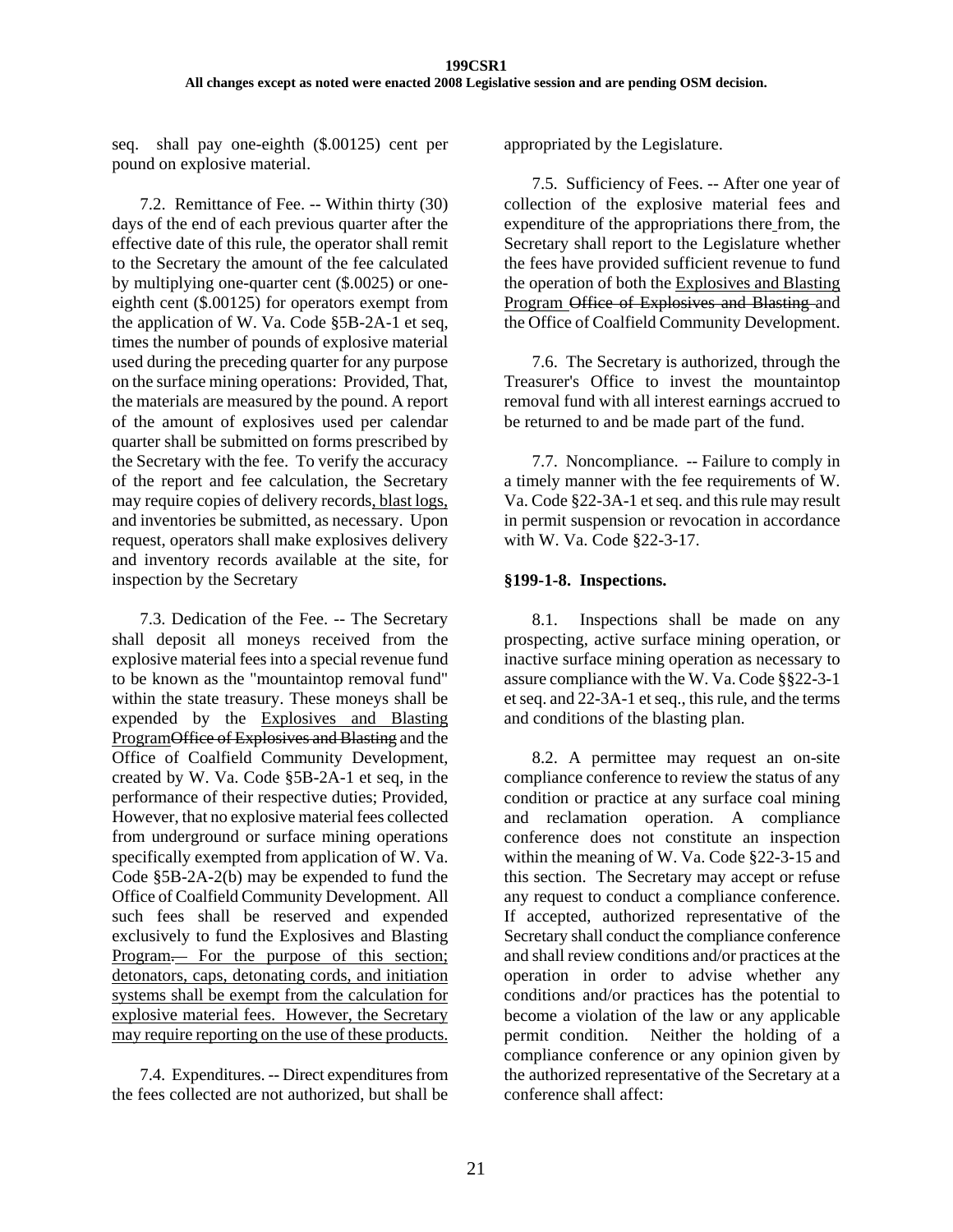8.2.a. Any rights or obligations of the Secretary or by the permittee with respect to any inspection, notice of violation, or cessation order, whether prior or subsequent to the compliance conference; or

8.2.b. The validity of any notice of violation or cessation order issued with any condition or practice reviewed at the compliance conference.

8.3. Notice of Violations.

8.3.a. When, on the basis of an inspection carried out pursuant to subsection 8.1. of this rule, the Secretary determines that the surface mining and reclamation operation or prospecting operation is in violation of any of the requirements of the law, this rule, or the terms and conditions of the permit or prospecting approval, a notice of violation shall be issued. The notice of violation shall comply with all requirements and provisions of this subsection.

8.3.b. Notice Procedures. A notice of violation shall be in writing signed by the Secretary and shall set forth with reasonable specificity:

8.3.b.1. The nature of the violation;

8.3.b.2. The remedial action required, which may include interim steps;

8.3.b.3. A reasonable time for abatement, which may include time for accomplishment of interim steps, but in no case shall the initial abatement period be in excess of thirty (30) days; and

8.3.b.4. A reasonable description of the portion of the prospecting or surface coal mining and reclamation operation to which it applies.

8.3.c. Abatement. The Secretary may extend the time set for abatement or for accomplishment of an interim step if the failure to

meet the time previously set was not caused by lack of diligence on the part of the operator. The total time for abatement under a notice of violation, including all extensions, shall not exceed 90 days from the date of issuance except upon a showing by the operator that it is not feasible to abate the violation within 90 calendar days due to one or more of the circumstances in subdivision 8.3.e of this subsection. An extended abatement date pursuant to this subsection shall not be granted when the operator's failure to abate within 90 days has been caused by a lack of diligence or intentional delay by the operator in completing the required remedial action.

8.3.d. Termination. The Secretary shall terminate a notice of violation by written notice to the permittee when he determines that all violations listed in the notice of violation have been abated. Notices of violations shall not be terminated or vacated because of the operator's inability to comply with the terms of abatement.

8.3.e. Criteria for Extensions of Abatement Period. Circumstances which may qualify an operator for an abatement period of more than 90 days are:

8.3.e.1. Where the operator of a permitted operation has made timely application for and diligently pursued a permit renewal or other necessary approval of designs or plans but such permit renewal or other approval has not been or will not be issued within 90 days after the time required for reasons not within the control of the operator;

8.3.e.2. Where there is a valid judicial order precluding abatement within 90 days as to which the operator has diligently pursued all rights of appeal and as to which there is no other effective legal remedy;

8.3.e.3. Where the operator cannot abate within 90 days due to a labor strike;

8.3.e.4. Where climatic conditions preclude abatement within 90 days, or where, due to climatic conditions, abatement within 90 days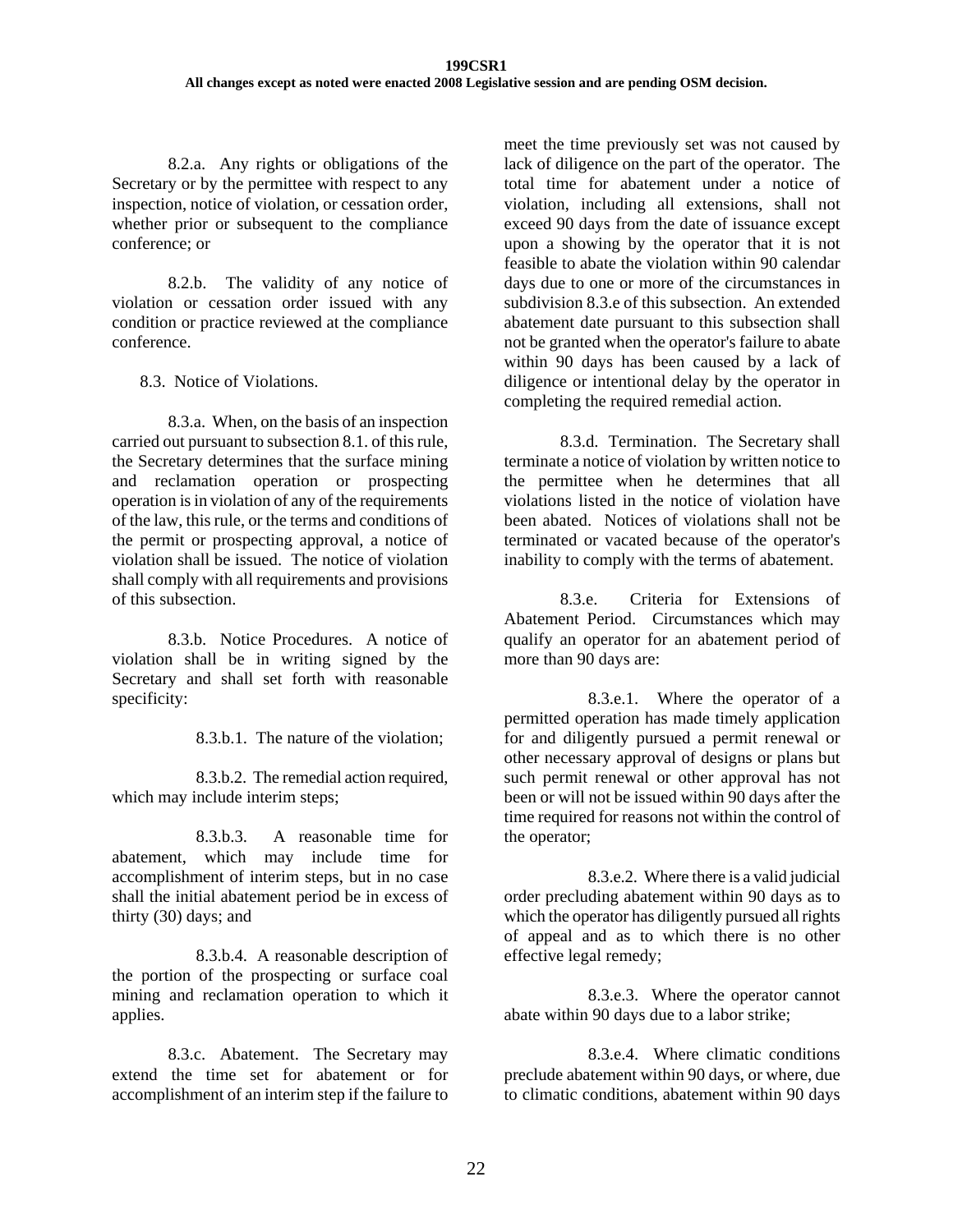clearly would cause more environmental harm than it would prevent; or

8.3.e.5. Where abatement within 90 days requires action that would violate safety standards established by statute or regulation under the Mine Health and Safety Act of 1977.

8.3.f. Interim Procedures. Whenever an abatement time in excess of 90 days is permitted, interim abatement measures shall be imposed to the extent necessary to minimize harm to the public or the environment.

8.3.g. Grant of Extension. If any of the conditions in subdivision 8.3.e. of this subsection exist, the operator may request that the Secretary grant an abatement period exceeding 90 days. An authorized representative of the Secretary shall grant the extension only with the concurrence of his immediate supervisor. The abatement period granted shall not exceed the shortest possible time necessary to abate the violation. The operator shall have the burden of establishing by clear and convincing proof that he or she is entitled to an extension. The authorized representative of the Secretary who grants or denies the extension shall promptly and fully document in the file the reasons for granting or denying the request. The immediate supervisor shall review this document before concurring in or disapproving the extended abatement date and shall promptly and fully document the reasons for concurrence or disapproval in the file.

8.3.h. Appeals. Any determination made under subdivision 8.3.g. of this subsection shall carry with it a right of appeal.

8.3.i. Extension Period. No extension granted under subdivision 8.3.g. of this subsection may exceed 90 days in length. Where the condition or circumstance which prevented abatement within 90 days exists at the expiration date of any such extension, the operator may request and the Secretary may grant a further extension pursuant to the procedures of subdivision 8.3.g. of this subsection.

8.4. Cessation Orders.

8.4.a. Imminent Harm.

8.4.a.1. When the Secretary finds that a prospecting or surface mine operation creates an imminent danger to the health or safety of the public or is causing or can reasonably be expected to cause significant, imminent environmental harm to land, air, or water resources, a cessation order shall be issued forthwith.

8.4.a.2. Any cessation order issued under the provisions of W. Va. Code §22-3-16(a), shall remain in effect until the violation has been abated or until modified, vacated, or terminated by the Secretary or the Surface Mine Board or by a court.

8.4.a.3. In any cessation order, the Secretary shall determine the appropriate remedial measures to be taken to abate the violation in the most expeditious manner possible and shall set forth these measures and the time by which abatement shall be accomplished in the order.

8.4.b. Failure to Abate.

8.4.b.1. If the operator fails to meet the time set for abatement of a notice of violation issued pursuant to subsection 8.3. of this rule, the Secretary shall issue a cessation order; or

8.4.b.2. If the operator fails to meet the time set for accomplishment of any interim step of a notice of violation issued pursuant to subsection 8.3. of this rule, the Secretary may issue a cessation order.

8.4.c. All cessation orders shall be issued as follows:

8.4.c.1. A cessation order shall set forth in writing with reasonable specificity:

8.4.c.1.A. The nature of the condition, practice or violation for which the order was issued;

8.4.c.1.B. The remedial action or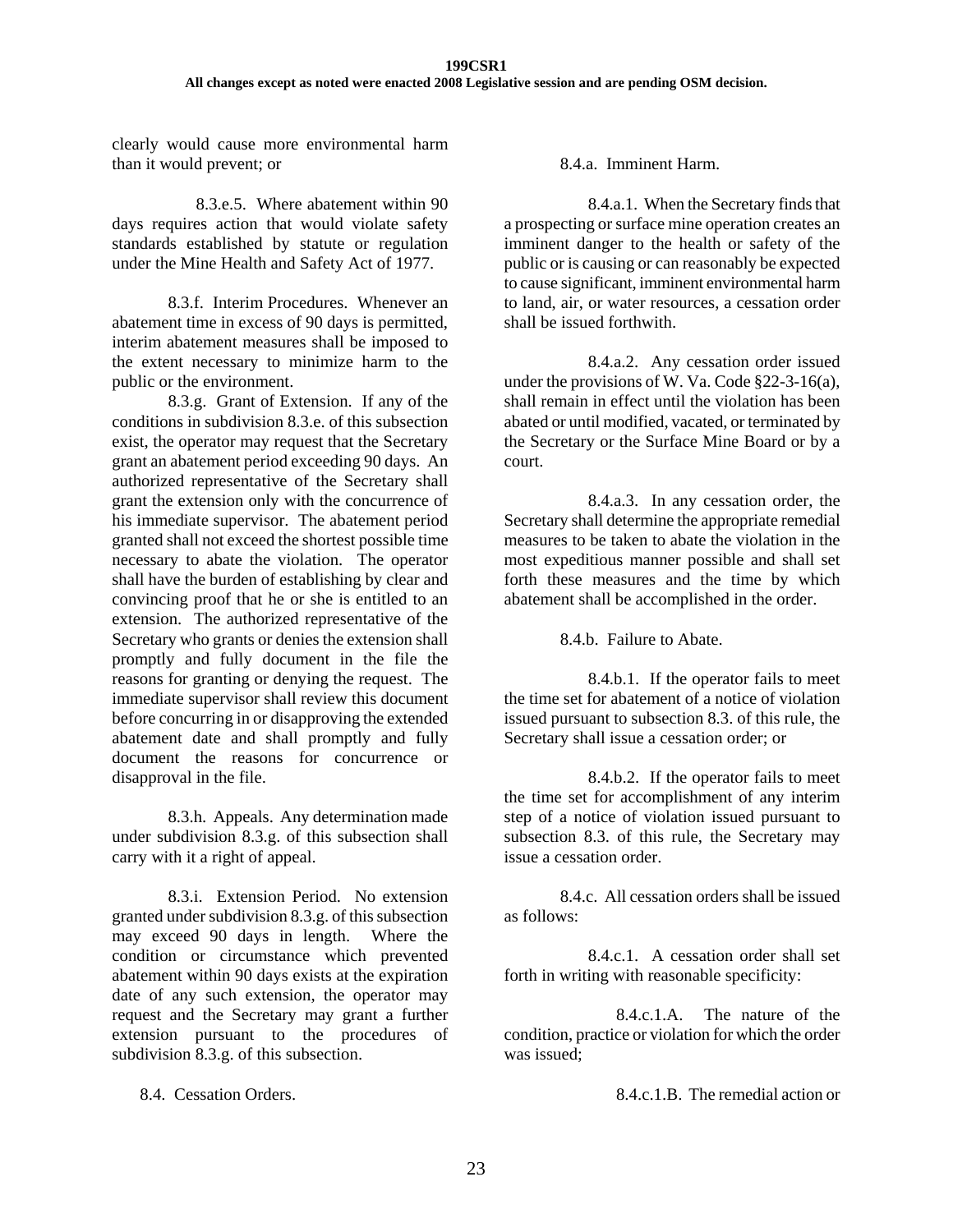affirmative obligation required by the operator, if any, including any interim steps;

8.4.c.1.C. The time established for abatement, if appropriate; and

8.4.c.1.D. A reasonable description of the portion of the prospecting or surface mining and reclamation operation to which it applies.

8.4.c.2. Reclamation operations and other activities intended to protect public health and safety and the environment shall continue during the period of any cessation order unless otherwise provided in the order.

8.4.c.3. The Secretary may modify, terminate or vacate a cessation order for good cause, and may extend the time for abatement if the failure to abate within the time previously set was not caused by lack of diligence on the part of the operator. A cessation order shall not be terminated or vacated because of the operator's inability to comply with the terms of abatement.

8.4.c.4. The Secretary shall terminate a cessation order by written notice when it is determined that all conditions, practices, or violations listed in the order have been abated. The termination notice must be in writing and shall not affect the right of the Secretary to assess civil penalties for the violation.

8.4.d. Notice of Informal Conference. Notices of informal conferences held as a result of a cessation order issued pursuant to the provisions of W. Va. Code §22-3-16(a) shall be posted at the nearest regional Office office and sent by mail or communicated verbally, whichever is more practicable, to any person who filed a report which led to a cessation order for which the informal conference is to be held. The results of the informal conference shall be provided to any person who filed a report which led to the order within five (5) days after the close of the informal conference.

8.4.e. Within sixty (60) days after issuing

a cessation order, the Secretary shall notify in writing any person identified as owning or controlling the permittee, that the cessation order was issued and that the person has been identified as an owner or controller.

#### 8.5. Show Cause Orders.

8.5.a. General. Where the Secretary determines that a pattern of violations of the law is rule or the terms and conditions of a permit exists or has existed, and that the violations were caused willfully or through an unwarranted failure to comply, the Secretary shall issue an order requiring the permittee to show cause why the permit and the permittee's right to mine under the law should not be suspended or revoked. For purposes of this subsection a willfully caused violation is a violation resulting from an intentional act or omission, and an unwarranted failure to comply means the failure of the permittee to prevent the occurrence of any violation or the failure to abate any violation of the law, this rule, or the terms and conditions of the permit due to indifference, lack of diligence or lack of reasonable care.

8.5.b. Criteria for Establishing a Pattern of Violations. The Secretary may determine that a pattern of violations exists or has existed, where violations were cited on two or more inspections of the permit area within any twelve (12) month period. In making such a determination, the Secretary shall take into consideration the following circumstances:

8.5.b.1. The number of previous violations cited on more than one occasion for the same or related requirements of the law, this rule, or the terms and conditions of the permit;

8.5.b.2. The number of previous violations, cited on more than one occasion, of different requirements of the law, this rule, or the terms and conditions of the permit; and

8.5.b.3. The extent to which the violations were isolated departures from lawful conduct.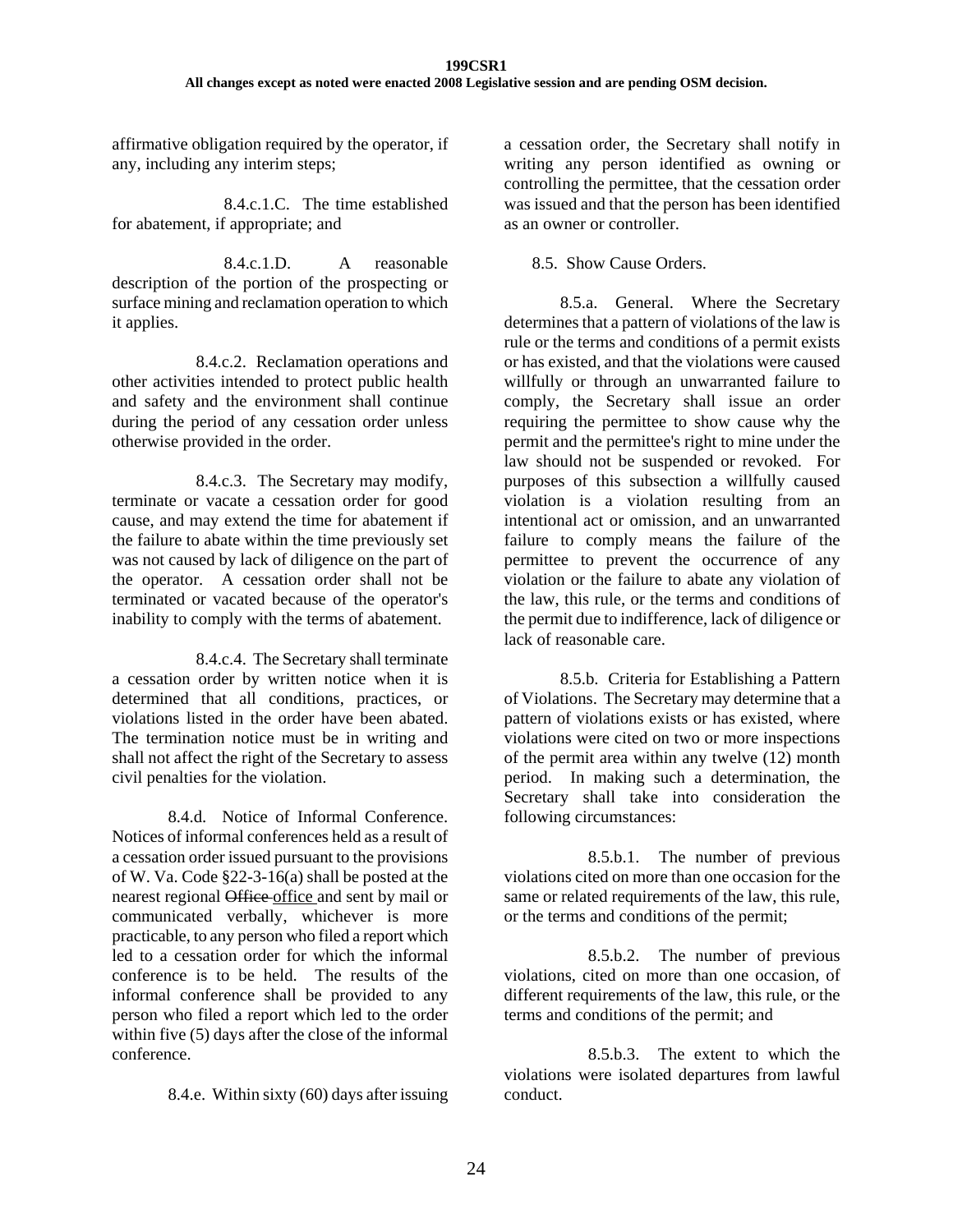8.5.c. Duplicate or Similar Violations. The Secretary shall promptly review the history of violations of any permittee who has been cited for violations of the same or related requirements of the law, this rule, or the terms and conditions of the permit during three (3) or more inspections of the permit area within any twelve (12) month period. After such review, the Secretary shall determine whether or not a pattern of violations exists.

8.5.d. Permittee Responsibility. Violations by any person conducting surface coal mining operations on behalf of the permittee shall be attributed to the permittee, unless the permittee establishes that they were acts of deliberate sabotage.

8.5.e. Hearings and Appeals. If the permittee files an answer to the show cause order and requests a hearing, a public hearing shall be held. The Secretary shall give thirty (30) days advance written notice to the permittee and any interested party who requests intervener status of the date, time, and place of the hearing. The Secretary shall publish the notice if practicable, in a newspaper of general circulation in the area of the operations, and shall also post the notice in the regional Office office of the Department of Environmental Protection nearest the operation.

8.5.f. Consent Agreement. When the permittee demonstrates that sufficient resources are available to him to abate the violation(s), the Secretary may enter into a consent agreement.

8.5.g. Hearing Record and Decisions. Within sixty (60) days following the hearing, the Secretary shall issue a written determination as to whether a pattern of violations exists, and furnish to the operator and all other parties to the hearing a written decision or consent order and the reason therefore, concerning suspension or revocation of the permit.

8.5.h. Revocation and Suspension. If the Secretary revokes or suspends the permit and the permittees right to mine under W. Va. Code §223-1 et seq., the permittee shall immediately cease surface coal mining operations in the subject permit area, and initiate the appropriate remedial action as follows:

8.5.h.1. If the permit and the right to mine are revoked, the operator shall complete reclamation within the time specified in the revocation order; or

8.5.h.2. If the permit and right to mine are suspended, the operator shall complete all affirmative obligations to abate all conditions, practices, or violations, as specified in the suspension order.

8.5.i. Failure to Abate. Whenever a permittee fails to abate a violation contained in a notice of violation or cessation order within the abatement period set in the notice or order or as subsequently extended, the Secretary shall review the permittee's history of violations to determine whether a pattern of violations exists and shall issue an order to show cause where appropriate.

8.5.j. Consent Agreement. If, at any point in the enforcement process following the issuance of a notice of violation, a cessation order or a show cause order, a consent agreement is reached between the Secretary and a permittee and/or operator, the following standards shall apply to that consent order:

8.5.j.1. The Secretary will require all abatement work mandated in the consent agreement to be performed in the most expeditious manner physically possible. In no event shall the time period in which remedial action must be completed exceed one (1) year, nor can extensions to abatement times in consent orders total more than one year; provided however, that for sites permitted before September 5, 1989, the Secretary may grant a future extension if he finds in writing that exceptional circumstances exist which preclude abatement in the twelve-month period.

 8.5.j.2. Violation of any term in a consent agreement shall result in immediate forfeiture of the bond for the site, unless the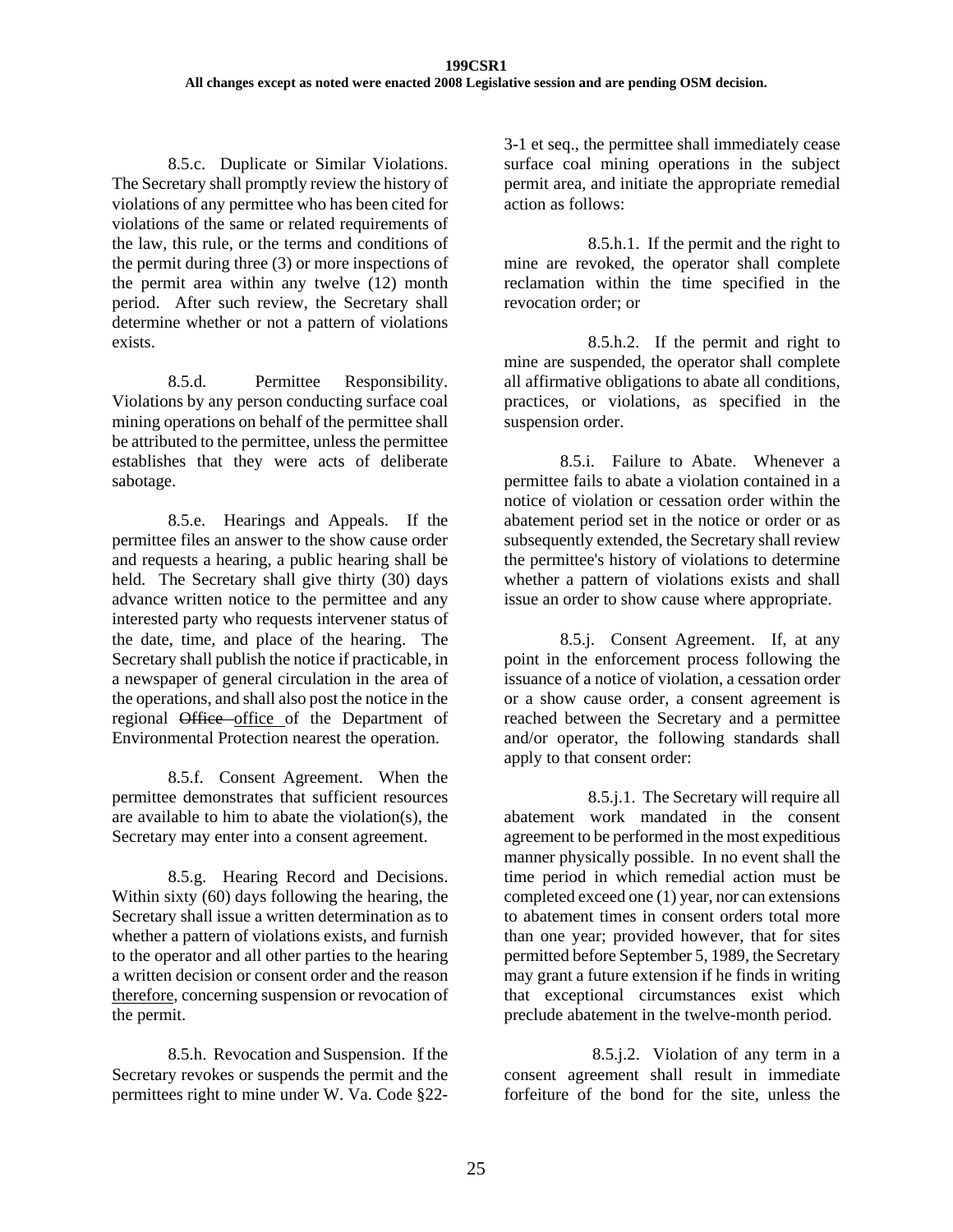Secretary finds in writing that:

8.5.j.2.A. The operator and/or permittee have shown good faith in taking remedial actions required by the consent agreement; and

8.5.j.2.B. No environmental harm has resulted, or will result, from the subject violation.

8.5.j.3. No consent agreement shall be agreed to if the permittee, and/or operator or any entity owned or controlled by the permittee and/or the operator, has violated or is in violation of a previous consent agreement; provided however, that the Secretary is required to make only best efforts to determine if said violation or ownership and control ties exist.

8.5.j.4. No consent agreement can be reached on a site if the permittee and/or operator have previously entered into two consent orders on the same site.

The standards set forth in paragraphs 8.5.j.1 through 8.5.j.4 of this rule shall apply to any extension, modification, or other change in any existing consent agreement.

8.6. Civil Penalty Determinations. Except as specified in W. Va. Code §22-3-30a(b), civil penalties for any notice of violation issued by the Secretary shall be determined by the following procedure.

8.6.a. Notice of Violation Assessments. The Secretary shall review each notice of violation and determine whether or not a civil penalty will be assessed and the amount of the penalty. The Secretary for each notice of violation, may assess a separate civil penalty for each day of the violation, beginning with the date of issuance of a notice of violation to the date of abatement of the violation. In determining whether or not to assess a separate daily civil penalty and determine the amount of the civil penalty, the Secretary shall consider those factors specified in W. Va. Code §22-3-17, and subsection 8.7 of this rule and may consider the extent to which the operator may have gained any economic benefit as a result of a failure to comply. Any notice of violation which continued unabated for two or more days after the initial abatement period, and received a civil penalty assessment of \$3,500 or more, shall be assessed the penalty amount for a minimum of two separate days. The determination as to whether or not to assess a civil penalty if the amount is less than one thousand dollars (\$1,000) will be at the discretion of the Secretary. Notices of violations with a seriousness rating of 4 or greater shall be assessed regardless of the amount. Termination of a notice of violation shall not affect the right of the Secretary to assess a civil penalty for those violations.

8.6.b. Cessation Order Assessments. The Secretary shall, for any cessation order, assess a civil penalty in accordance with W. Va. Code §22- 3-17(a) for each day of continuing violation, except that such penalty shall not be assessed for more than thirty (30) days. If the cessation order has not been abated within the thirty (30) day period, the Secretary shall initiate action pursuant to W. Va. Code §§§22-3-17(b), (g), (h) and (j), as appropriate. If the order is suspended in a temporary relief proceeding, the period specified for the abatement shall not end until the date on which the Secretary issues a final order with respect to the violation in question. If judicial review proceedings are initiated in which the order is suspended by court, the daily assessment of the civil penalty shall not be made for any period before entry of a final order by the court.

## 8.7. Procedure for Assessing Civil Penalties.

8.7.a. Assessment Officer - Duties. For the purposes of this section, the assessment officer shall not determine the proposed penalty assessment until such time as the Secretary has caused an inspection of the violation to be conducted and the findings of that inspection are submitted to the assessment officer in writing. The Secretary must conduct the inspection of the violation within the first fifteen (15) days after the notice or order was served. The assessment officer may continue conferences, conduct investigations, and interview witnesses as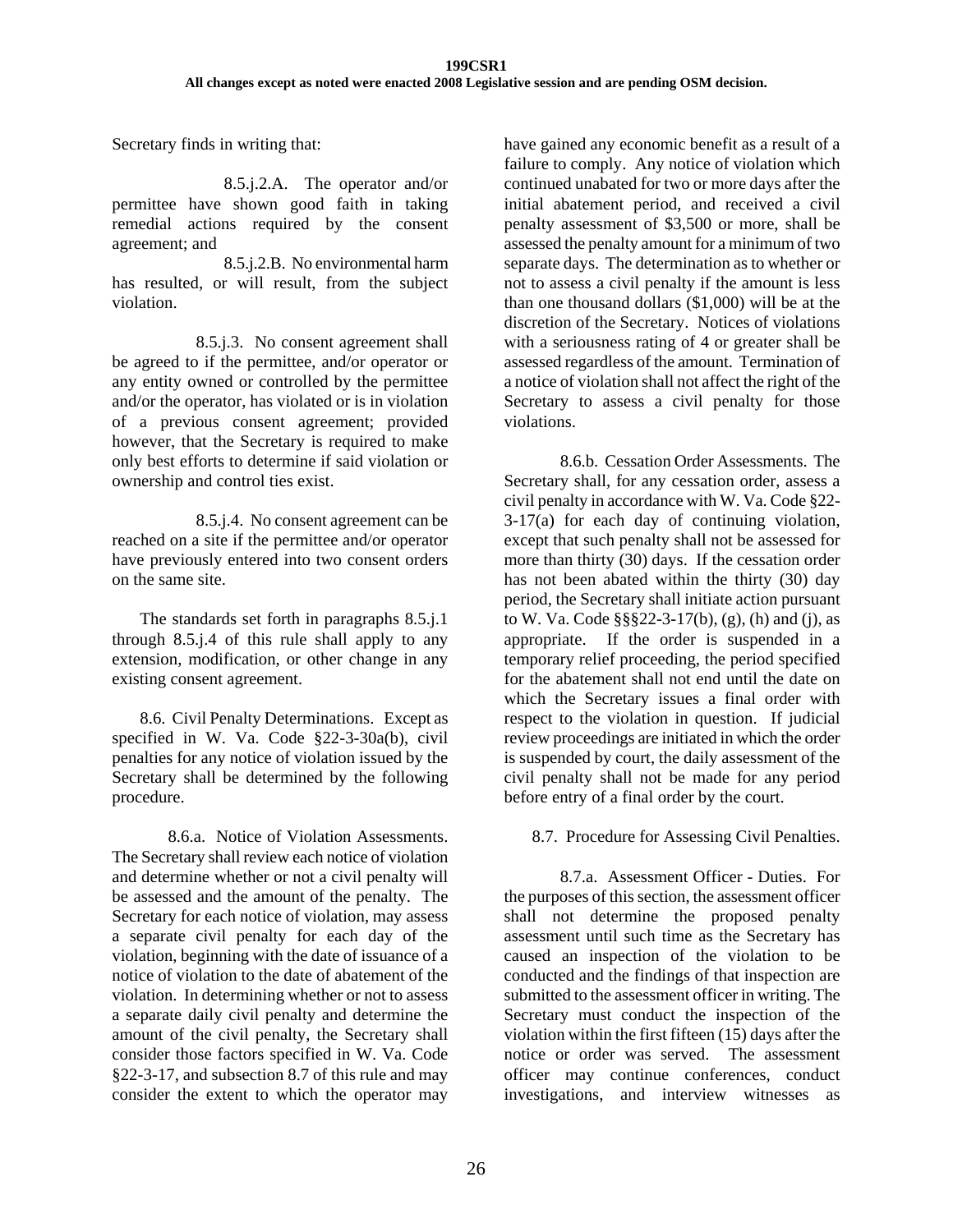necessary.

8.7.b. Determination of Civil Penalty Amounts. Civil penalty amounts for notices of violation shall be determined in accordance with the factors specified in W. Va. Code §22-3-17(c), and the numerical point system in subsection 8.8 of this section. Within fifteen (15) days of service of a notice of violation or cessation order, the person to whom it was issued may submit written information about the violation to the Secretary and to the inspector who issued the notice of violation or cessation order.

8.7.c. Notice of Assessment. The Secretary shall provide a copy of the proposed assessment and the accompanying worksheet to the operator by certified mail, within thirty (30) days of the date of the issuance of a notice or order. If the mail is tendered at the address of the person set forth in the sign required under 38CSR2, subdivision 14.1a, or at any address at which that person is in fact located, and he or she refuses to accept delivery of or to collect such mail, the requirements of this paragraph shall be deemed to have been complied with upon such tender. Failure by the Secretary to serve any proposed assessment within thirty (30) days shall not be grounds for dismissal of all or part of such assessment unless the person against whom the proposed penalty has been assessed:

8.7.c.1. Proves actual prejudice as a result of the delay; and

8.7.c.2. Makes a timely objection to the delay. An objection shall be timely only if made in the normal course of administrative review. The Secretary shall also give notice including any worksheet, in person or by certified mail, to the operator of any penalty adjustment as a result of an informal conference within thirty (30) days following the date of the conference. The reasons for reassessment shall be documented in the file by the assessment officer. The Secretary shall consider any information submitted pursuant to subdivision 8.7.b of this rule in determining the facts surrounding the violation and the amount of the penalty. Unless a

conference has been requested, the Secretary shall review and if necessary reassess any penalty considering facts which were not reasonably available on the date of issuance of the proposed assessment because of the length of the abatement period. The Secretary shall serve a copy of any such reassessment and of the worksheet showing the computation of the reassessment within thirty (30) days after the date the violation is abated.

8.7.d. Notice of Informal Assessment Conference. The time and place of an informal assessment conference shall be posted at the nearest Department of Environmental Protection regional office to the operation, at least five days prior to the conference date. Any person shall have the right to attend and participate in the conference. Any person, other than the operator and Department of Environmental Protection representatives, may submit in writing at the time of the conference a request to present evidence concerning the violation(s) being conferenced. Such request shall be granted by the assessment officer. Should problems arise due to scheduling, the assessment officer may continue the conference to a later time and/or date as the assessment officer deems necessary to honor other scheduled conferences.

8.7.e. Informal Conference. An informal conference on the assessment or reassessment must be scheduled within 60 days of the receipt of a request, pursuant to W. Va. Code §22-3-  $17(d)(1)$ . Failure to hold an informal conference in the time limits specified in this subsection will not be considered as grounds for dismissal of the assessment, unless the operator proves actual prejudice and makes timely objection to the delay. The assessment officer shall consider all relevant information on the violation including information which may be provided pursuant to subdivisions 8.7.b. and 8.7.d. of this subsection. Within thirty (30) days after the conference is held the assessment officer shall either:

8.7.e.1. Settle the issue, in which case a settlement agreement shall be prepared and signed by the assessment officer on behalf of the Secretary and by the person assessed;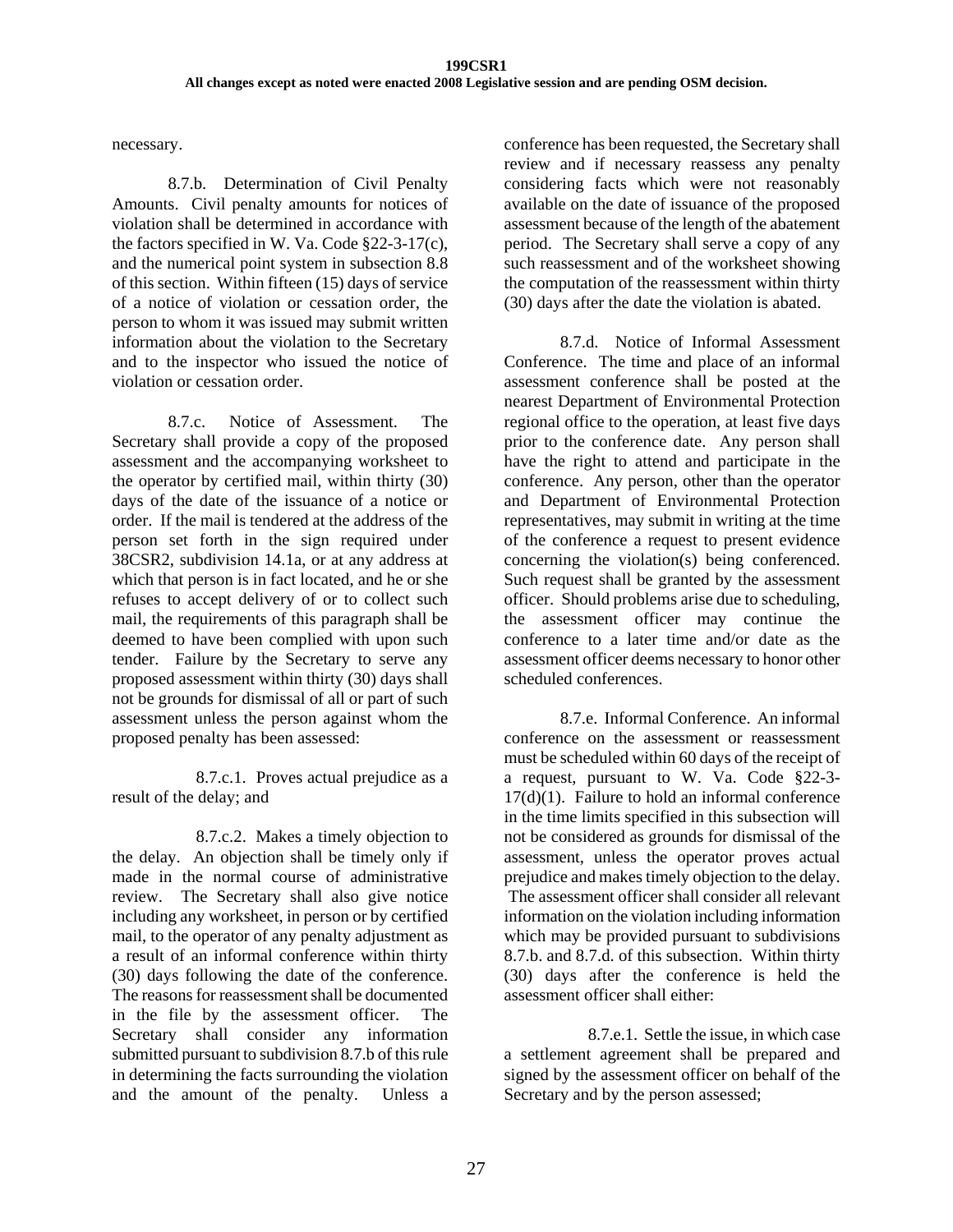8.7.e.2. Affirm, raise, lower, or vacate the penalty; or

8.7.e.3. Terminate the conference when it is determined that the issues cannot be resolved or that the person assessed is not diligently working toward resolution of the issues.

8.7.f. Settlement Agreement. If a settlement agreement is entered into, the person assessed will be deemed to have waived all rights to further review of the violation or penalty in question, except as otherwise expressly provided for in the settlement agreement. The settlement agreement shall contain a clause to this effect. If full payment of the amount specified in the settlement agreement is not received by the Secretary within thirty (30) days after the date of signing, the Secretary may enforce the agreement or rescind it and affirm, raise, lower or vacate the penalty within thirty (30) days from the date of the rescission.

8.7.g. Rules of Evidence. At formal review proceedings pursuant to W. Va. Code §22- 3-17, no evidence as to any statement made or evidence produced by one party at a conference shall be introduced as evidence by another party, or may be used to impeach a witness.

8.7.h. Fact of Violation. The fact of violation may not be contested in a civil penalty review proceeding, if it has already been decided in a formal review proceeding under W. Va. Code  $§22-3-17(d)(1).$ 

8.7.i. Escrow. If a person requests judicial review of a proposed assessment, the proposed penalty assessment shall continue to be held in escrow until completion of the judicial review.

8.7.j. Penalty Adjustment. When an administrative or judicial review of a civil penalty order results in an order increasing the penalty, the person to whom the notice or order was issued shall pay the amount of the increase within fifteen (15) days after the order is mailed to each person.

8.7.k. Mitigation. Unless caused by lack of diligence, inability to comply may be considered in mitigation of the amount of civil penalty.

8.8. Assessment Rates.

8.8.a. History of Violations. History of previous violations is an accounting of all Notices of Violation and Cessation Orders that were written on the subject operation in the previous twelve (12) months. Notices of Violation and Cessation Orders which were withdrawn or vacated shall not be included in the accounting. The dollar amount to be assessed shall be determined by multiplying the number of violations by a factor of one hundred (100).

8.8.b. Seriousness of the Violation.

1-2 Violation is of an administrative nature resulting in no harm or danger to the environment or public: or the standard is violated to such a minor degree that environmental harm or public danger will not result.

3-4 Violation results in potential or actual harm or danger remaining the the permit area; or in the case where the impact extends beyond the permit area; can be demonstrated that potential danger or harm or will not result.

5-6 Violation extends beyond the permit area and results in a minor degree of potential or actual harm or impact on the public.

7-8 Violation can reasonably be expected to result in significant imminent environmental harm or create an imminent danger to the health and safety of the public. A violation which initially has a seriousness rating of 7 or higher is one which must be an imminent harm cessation order. as set forth in subdivision 8.4.a of this rule.

9-10 Violation extends beyond the permit area and results in a significant degree of environmental harm or danger to the public.

I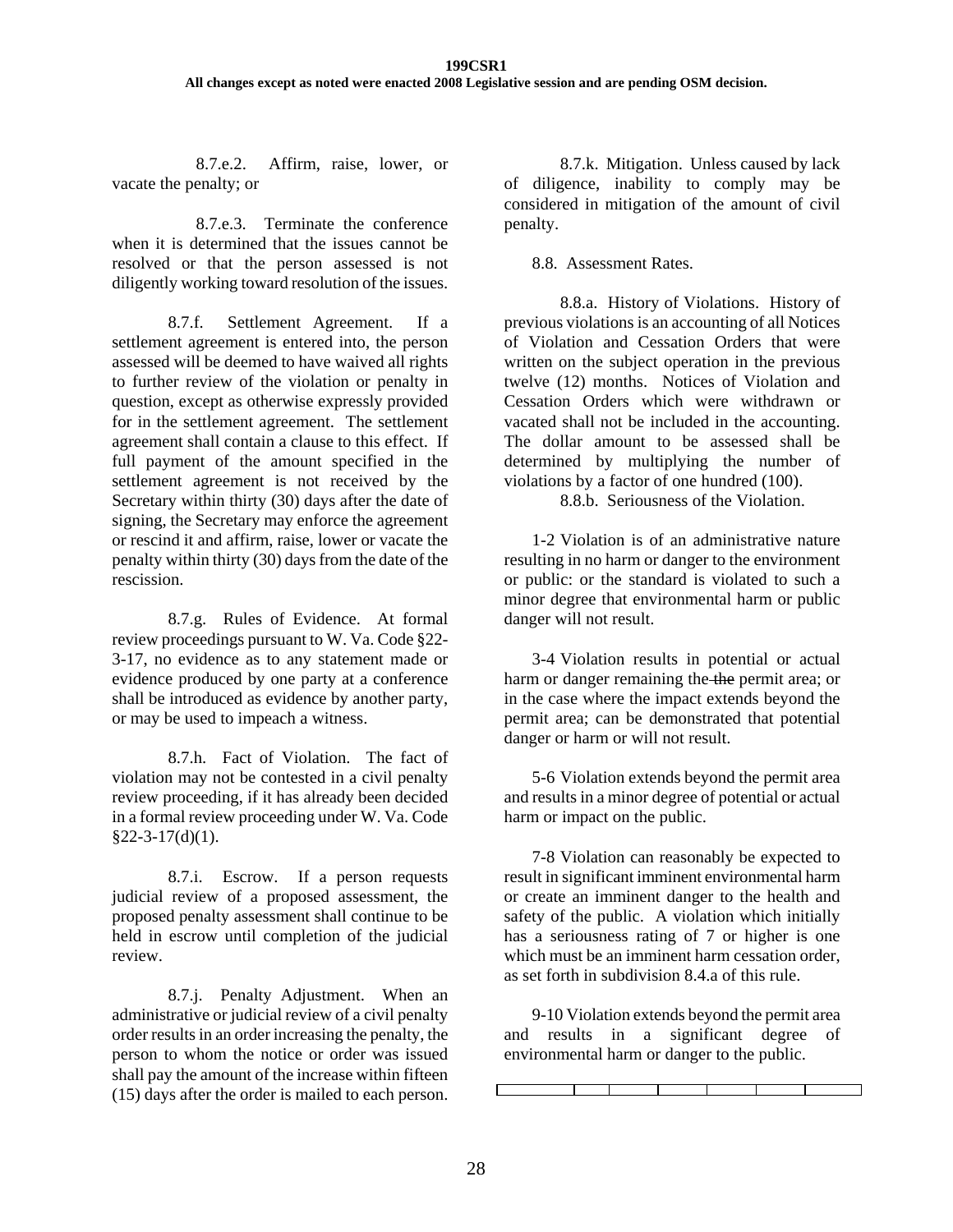#### **199CSR1 All changes except as noted were enacted 2008 Legislative session and are pending OSM decision.**

| 100<br>200<br>400<br>900<br>Dollar<br>600 | Rating |  |  |  |
|-------------------------------------------|--------|--|--|--|
|                                           | Amount |  |  |  |

| Rating           |      |      |      | q    | 10   |
|------------------|------|------|------|------|------|
| Dollar<br>Amount | 1200 | 1600 | 2100 | 2700 | 3500 |

8.8.c. Operator Negligence.

0 This violation is considered beyond the control of the operator or his employees and no negligence can be attributed to this violation.

1-2 This violation was a result of an oversight on the part of the operator and may have been avoided if more conscientious effort and/or reasonable care were given.

3-4 This violation was obvious and/or no action was taken by the operator to prevent the problem.

5-6 The operator failed to adequately respond to previous written instructions of the inspector to prevent this event.

7-8 The operator had been officially notified, in writing, of this problem and did not make any effort at correcting the problem.

| Rating           |   |     |     |     |     |     |
|------------------|---|-----|-----|-----|-----|-----|
| Dollar<br>Amount | - | 100 | 225 | 350 | 475 | 600 |

| Rating           |     |     |     |  |  |
|------------------|-----|-----|-----|--|--|
| Dollar<br>Amount | 725 | 875 | 875 |  |  |

#### 8.8.d. Operator's Good Faith

Good faith percentage shall not include a history of violations in the amount. Good faith

percentage shall be rounded to the nearest dollar amount.

0 Operator failed to take appropriate remedial action. Violation has been modified to a cessation order.

1-2 Operator took prompt, but insufficient remedial action to fully abate the violation within the required abatement period. Abatement period was extended for just cause. Remedial action was completed prior to the end of the extended abatement period.

3-4 Operator took prompt remedial action and worked diligently to abate the violation. Conditions beyond the operator's control prevented full abatement and required that the abatement period be extended for just cause. Abatement of the violation was accomplished before the end of the extended abatement period.

5-6 Operator initiated remedial action immediately and expended all reasonable efforts to abate the violation. Violation was abated before the end of the original abatement period.

7-8 Operator was already taking remedial action at the time the violation was noted, and expended exemplary effort in abating the violation before the end of the original abatement period.

| Rating |    |    |     |     |     |     |
|--------|----|----|-----|-----|-----|-----|
| $\%$   | 0% | 5% | 10% | 20% | 20% | 25% |

| Rating |     |     |     |  |
|--------|-----|-----|-----|--|
| $\%$   | 30% | 35% | 40% |  |

(e) Determination of Penalty Amount

Seriousness of Violations  $\qquad$  \$ Operator Negligence + \$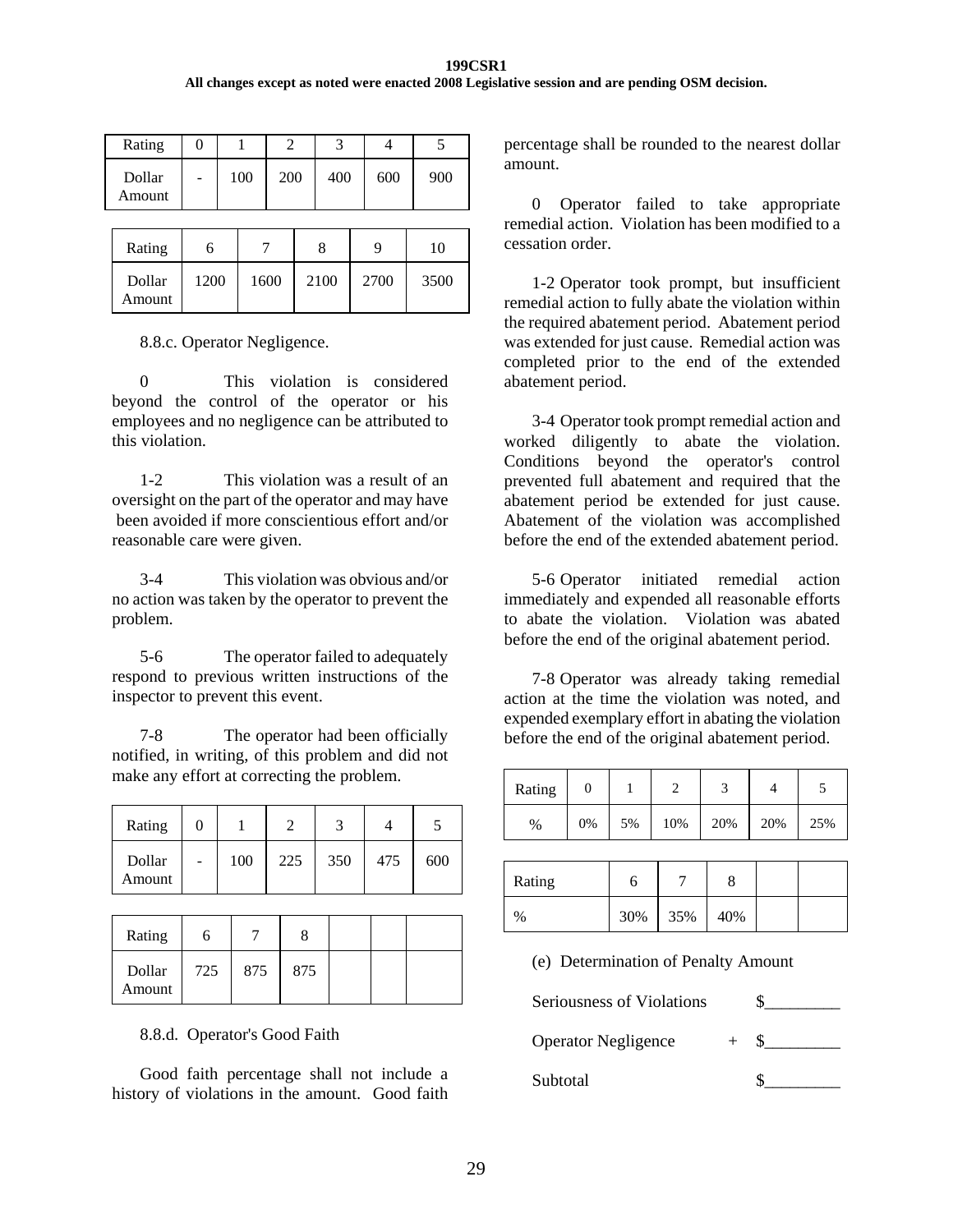#### **199CSR1 All changes except as noted were enacted 2008 Legislative session and are pending OSM decision.**

| Less Good Faith %            |     |  |
|------------------------------|-----|--|
| Sub Total                    |     |  |
| <b>History of Violations</b> | $+$ |  |
| Total                        |     |  |

8.9. When an Individual Civil Penalty May be Assessed:

8.9.a. Except as provided in subdivision 20.8.b. of this subsection, the Secretary may assess an individual civil penalty against any corporate Secretary, officer or agent of a corporate permittee who knowingly and willfully authorized, ordered, or carried out a violation, failure or refusal.

8.9.b. The Secretary shall not assess an individual civil penalty in situations resulting from a permit violation by a corporate permittee until a cessation order has been issued by the Secretary to the corporate permittee for the violation and the cessation order has remained unabated for thirty (30) days.

8.10. Amount of Individual Civil Penalty.

8.10.a. In determining the amount of an individual civil penalty assessed under subsection 8.9 of this rule, the Secretary shall consider the criteria specified in W. Va. Code §22-3-17(c).

8.10.b. The penalty shall not exceed \$5,000 for each violation. Each day of a continuing violation may be deemed a separate violation and the Secretary may assess a separate individual civil penalty for each day the violation, failure or refusal continues, from the date of service of the underlying notice of violation, cessation order or other order incorporated in a final decision issued by the Secretary until abatement or compliance is achieved.

8.11. Procedure for Assessment for Individual Civil Penalty.

8.11.a. The Secretary shall serve on each

individual to be assessed an individual civil penalty a notice of proposed individual civil penalty assessment, including a narrative explanation of the reasons for the penalty, the amount to be assessed, and a copy of an underlying notice of violation and cessation order.

8.11.b. The notice of proposed individual civil penalty assessment shall become a final order of the Secretary thirty (30) days after service upon the individual unless:

8.11.b.1. The individual files within thirty (30) days of service of the notice of proposed individual civil penalty assessment a petition for review with the Surface Mine Board; or

8.11.b.2. The Secretary and the individual or responsible corporate permittee agree within thirty (30) days of service of the notice of proposed individual civil penalty assessment to a schedule or plan for the abatement or correction of

8.11.c. For purposes of this subsection, service is sufficient if it would satisfy state requirements for service of a summons and complaint.

8.12. Payment of Penalty.

8.12.a. If a notice of proposed individual civil penalty assessment becomes a final order in the absence of a petition for review or abatement agreement, the penalty shall be due upon issuance of the final order.

8.12.b. If an individual named in a notice of proposed individual civil penalty assessment files a petition for review in accordance with paragraph 8.11.b.1. of this section, the penalty shall be due upon issuance of a final administrative order affirming, increasing, or decreasing the proposed penalty.

8.12.c. Where the Secretary and the corporate permittee or individual have agreed in writing on a plan for the abatement of or compliance with the unabated order, an individual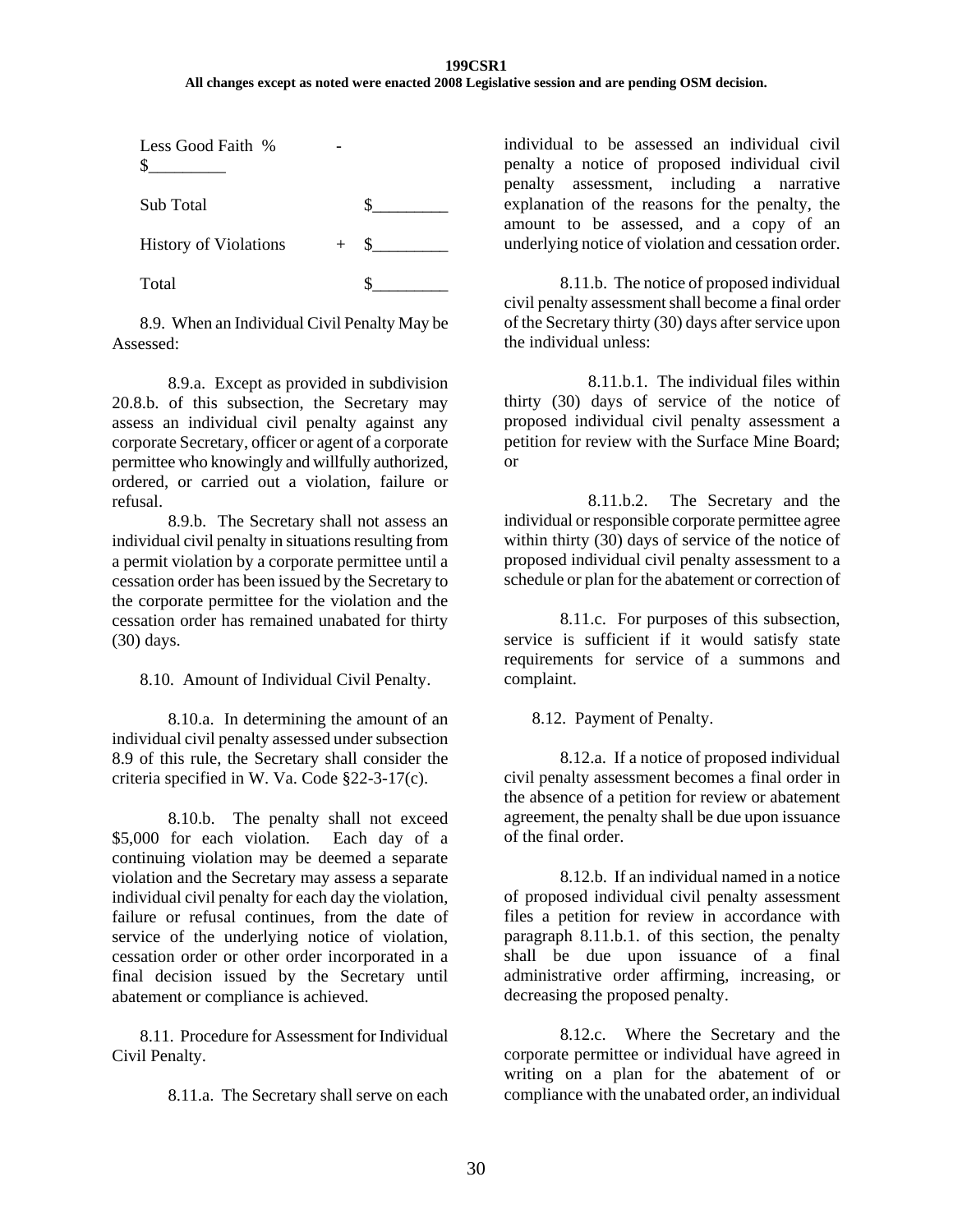named in a notice of proposed individual civil penalty assessment may postpone payment until receiving either a final order from the Secretary stating that the penalty is due on the date of such final order, or written notice that abatement or compliance is satisfactory and the penalty has been withdrawn.

8.13. Fees and Costs of Administrative Proceedings.

8.13.a. Request for Fees. Any person may on request be awarded by the appropriate board or court a sum equal to costs and expenses including attorneys' fees and expert witness fees as determined to have been reasonably incurred. Such request must be filed within forty-five (45) days of date of entry of judgment.

The request shall include an affidavit setting forth costs and expenses and an itemized statement of attorneys' fees. The request shall be served upon all parties who shall have thirty (30) days to answer the request. Cost and expenses including attorneys' fees may be awarded to:

8.13.a.1. Any participating party against the violator upon a finding that there is a violation of law, rules or the permit has occurred, and there is a determination that the party made a significant contribution to the full and fair determination of the issues:

8.13.a.2. To any participating party other than the violator or his representative from the Department of Environmental Protection upon a determination that the party made a significant contribution to a full and fair determination of the issues;

8.13.a.3. To a violator from the Department of Environmental Protection when the violator demonstrates that the Department of Environmental Protection issues cessation order, a show cause order or notice of violation in bad faith and for the purpose of harassing or embarrassing the violator, provided that no award shall be made under this subsection if the Department of Environmental Protection prevails

upon the issue of a violation;

8.13.a.4. To a violator from any participating party other than the Department of Environmental Protection where such participating parties initiated or participated in the magistrate proceeding in bad faith and for the purpose of harassing or embarrassing the violator; and

8.13.a.5. To the Department of Environmental Protection from any participating party where the Department of Environmental Protection demonstrates that any such party participating in such proceeding in bad faith and for the purpose of harassing or embarrassing the Department of Environmental Protection. An award may also include attorneys' fees and expert witness fees expended in obtaining an award of costs, expenses and attorneys' fees. Decisions on such awards may be appealed as other cases.

# **§199-1-9. Surface Mine Board.**

Open Meetings.

 9 1.a. General. All meetings of the Surface Mine Board shall be open to the public.

 9.1.b. Public Notice. The time, and place of all reg8ularyly scheduled meetings and the time, place and purpose of all special meetings shall be made available to the public and the news media by publishing a notice containing at least the above information in a newspaper of general circulation in the county where the site or environmental concern exists, or if the matter under consideration is of general interest to the people of the State in a newspaper of general circulation in the State.

 9.1.c. Emergency Meetings. In the event of any emergency requiring immediate official action such efforts to notify the public shall be taken as circumstances allow.

9.2 Appeals to the Surface Mine Board.

 9.2.a. Site Visits. The board may visit the site of the activity or proposed activity which is the subject of the hearing and take such additional evidence as it deems necessary provided that all